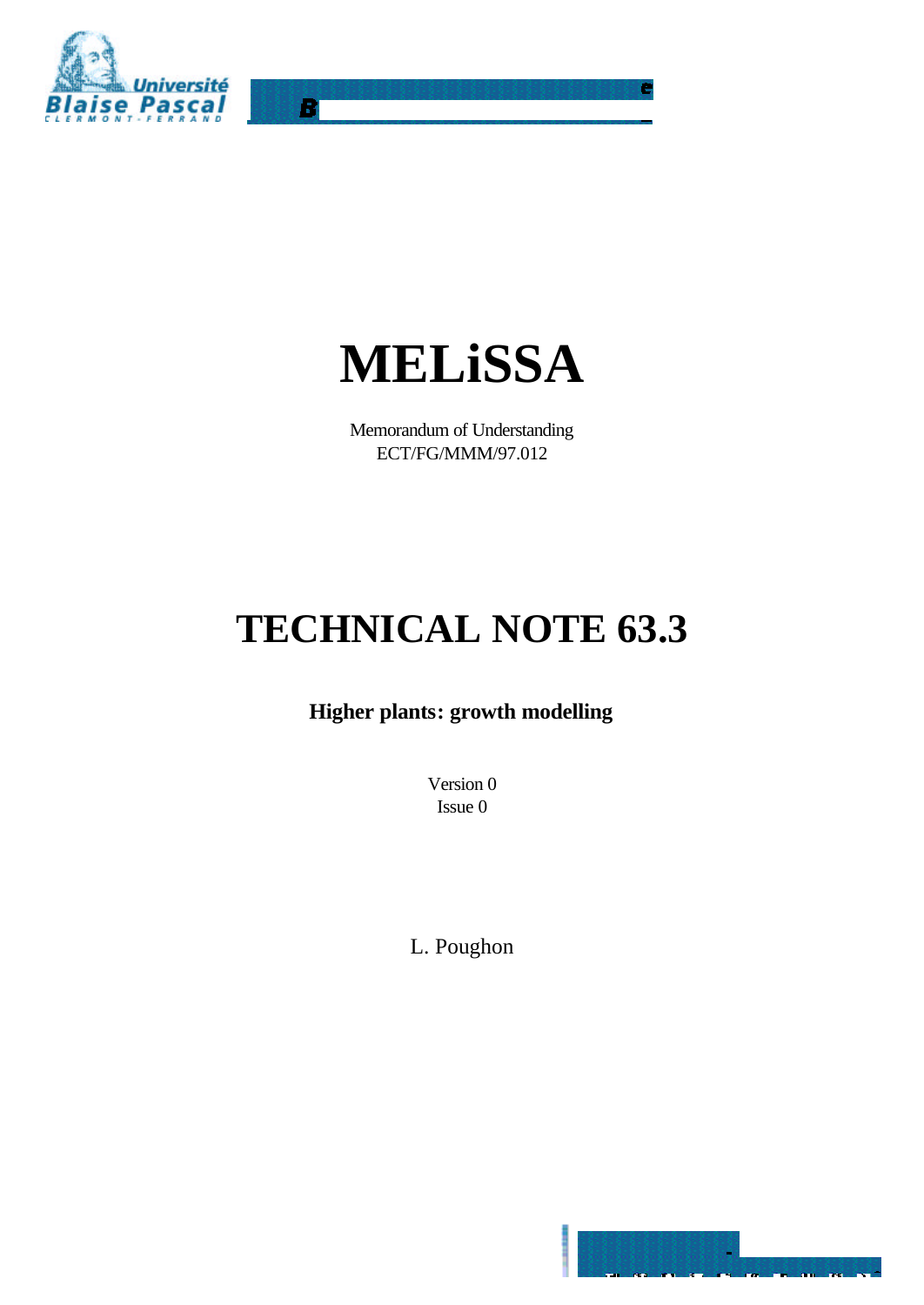# **Document change log**

| Version | Issue | Date         | <b>Observations</b> |
|---------|-------|--------------|---------------------|
|         |       | May 2002     | Draft version       |
|         |       | October 2002 | Draft version       |
|         |       |              |                     |
|         |       |              |                     |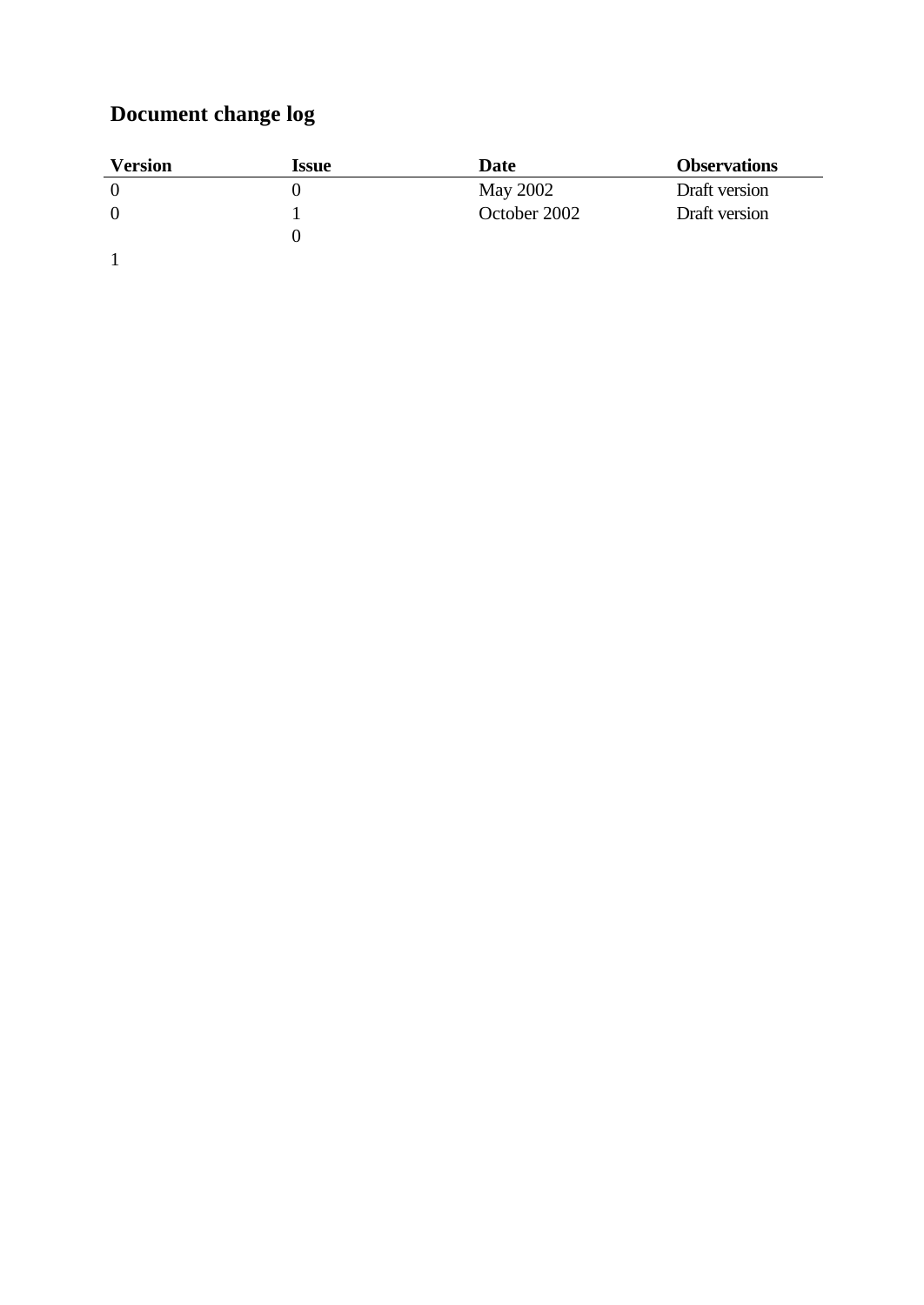# **Content**

| <b>I INTRODUCTION</b>                                                                             | $\boldsymbol{2}$        |
|---------------------------------------------------------------------------------------------------|-------------------------|
|                                                                                                   |                         |
| II ANALYSIS OF THE GROWTH OF HIGHER PLANTS IN CLOSED CHAMBERS                                     | 3                       |
|                                                                                                   |                         |
| II.1 THE MEASUREMENT OF BIOMASS GROWTH OF HIGHER PLANTS.                                          | 3                       |
| <b>II.2 THE GROWTH AND THE GROWTH PARAMETERS</b>                                                  | $\overline{\mathbf{4}}$ |
| II.2.1 SELECTION OF THE PARAMETERS INVOLVED IN THE GROWTH                                         | $\mathfrak s$           |
| <b>II.2.2 VARIABLES THAT CAN BE MEASURED</b>                                                      | 5                       |
| II.2.3 CONTROLLED/MANIPULATED VARIABLES AND THE CONTROL STRATEGY FOR THE OPERATING                |                         |
| OF THE HIGHER PLANT CHAMBER                                                                       | 6                       |
|                                                                                                   |                         |
| <b>III THE GROWTH MODELS</b>                                                                      | 8                       |
|                                                                                                   |                         |
| <b>III.1 ENERGY CASCADE MODEL</b>                                                                 | 8                       |
| <b>III.1.1 THEORY OF THE ENERGY CASCADE MODEL</b>                                                 | 8                       |
| <b>III.1.1.1 Nomenclature</b>                                                                     | $\,8\,$                 |
| <b>III.1.1.2 The original energy cascade model</b>                                                | 9                       |
| <b>III.1.1.3 The modified energy cascade model</b>                                                | 9                       |
| <b>III.1.1.4 The calculation of the canopy quantum yield</b>                                      | 11                      |
| III.1.1.5 The calculation of the fraction of the photosynthetic photon flux (PPF) absorbed by the |                         |
| canopy                                                                                            | 11                      |
| <b>III.1.2 ENERGY CASCADE MODEL PARAMETERS</b>                                                    | 11                      |
| III.1.3 EFFECT OF CO <sub>2</sub> AND LIGHT                                                       | 14                      |
| III.2 THE RECTANGULAR PARABOLA MODEL OF UOG (TN 53.1)                                             | 14                      |
| <b>III.3 PLANT GROWTH MODELS AND STOICHIOMETRICS MODELS</b>                                       | 15                      |
| <b>III.3.1 YIELDS FROM PREVIOUS STOICHIOMETRIC MODELS</b>                                         | 16                      |
| <b>III.3.2 GROWTH MODEL FOR PLANTS</b>                                                            | 17                      |
| <b>III.4 OBSERVATIONS / REFLECTIONS</b>                                                           | 18                      |
| <b>III.4.1 PLANT GROWTH MODELS EXPRESSION</b>                                                     | 18                      |
| III.4.2 MODELS AND ENVIRONMENTAL EFFECTS (TEMPERATURE, LIGHT, PCO <sub>2</sub> )                  | 19                      |
|                                                                                                   |                         |
| <b>IV CONCLUSION</b>                                                                              | 20                      |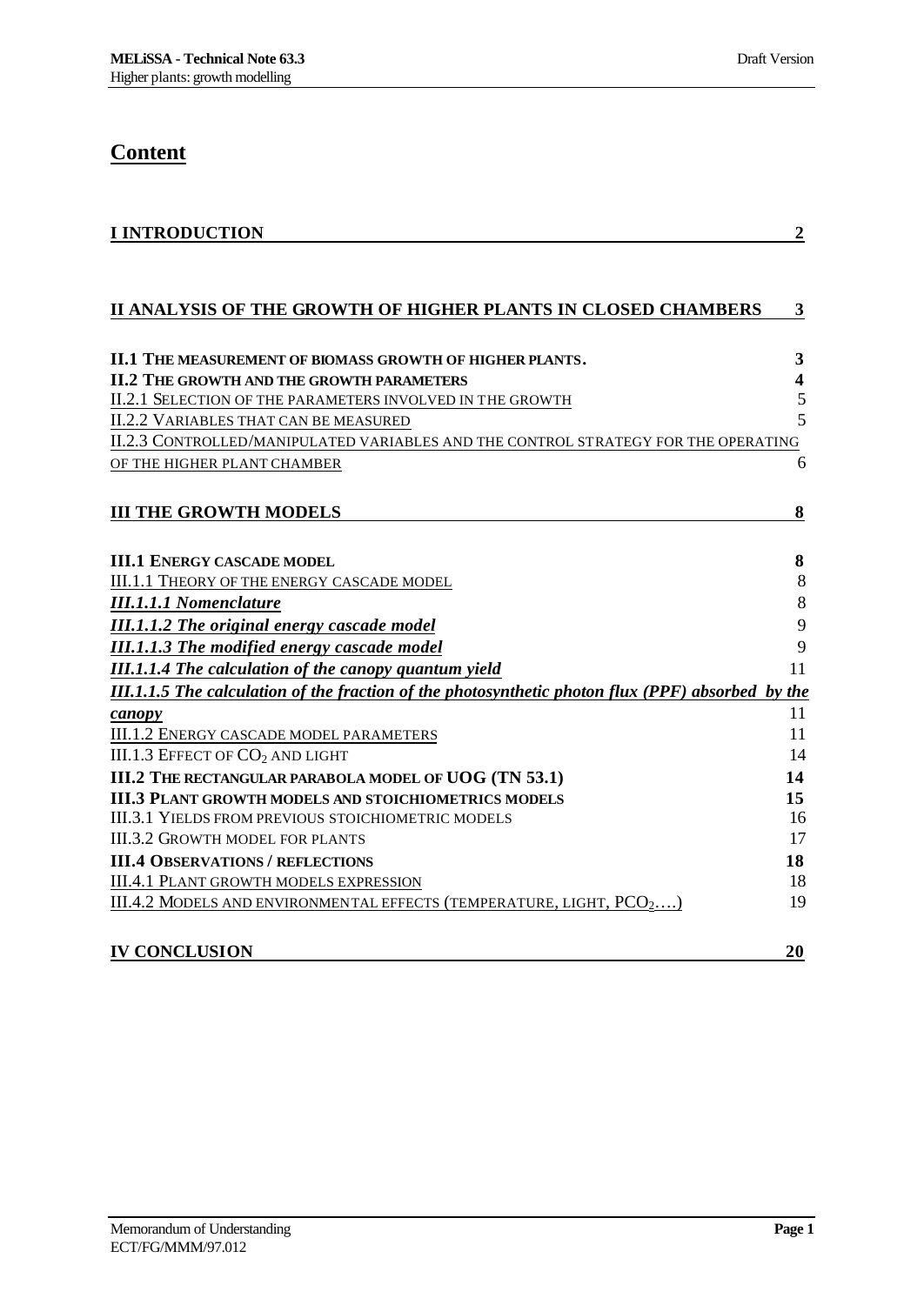# **I Introduction**

Higher plant is one of the compartments of the MELiSSA loop. At the difference of other compartments (from CI to CIVa), it is not of microbial compartment.

In the overall strategy of the MELiSSA project, the development and the analysis of the loop and its compartments is associated to the development of reliable predictive models for each compartment. For microbial compartment, the development of reliable biological structured models is more or less easy, but is feasible. For the higher plant, the main difficulty is that plants are complex organisms and as a consequence, its is difficult to develop suitable structured model for them.

The plant growth modelling study was started in the MELiSSA project with the technical notes 32.3 (mass balance models) and 55.3 (growth models). Waters G. (TN 50.1, TN 53.1) also conduct experimental and theoretical investigations.

The purpose of the present work is to:

- Catalogue existing and appropriate models for plants growth
- Give recommendations and identify requirements on plant growth models for MELiSSA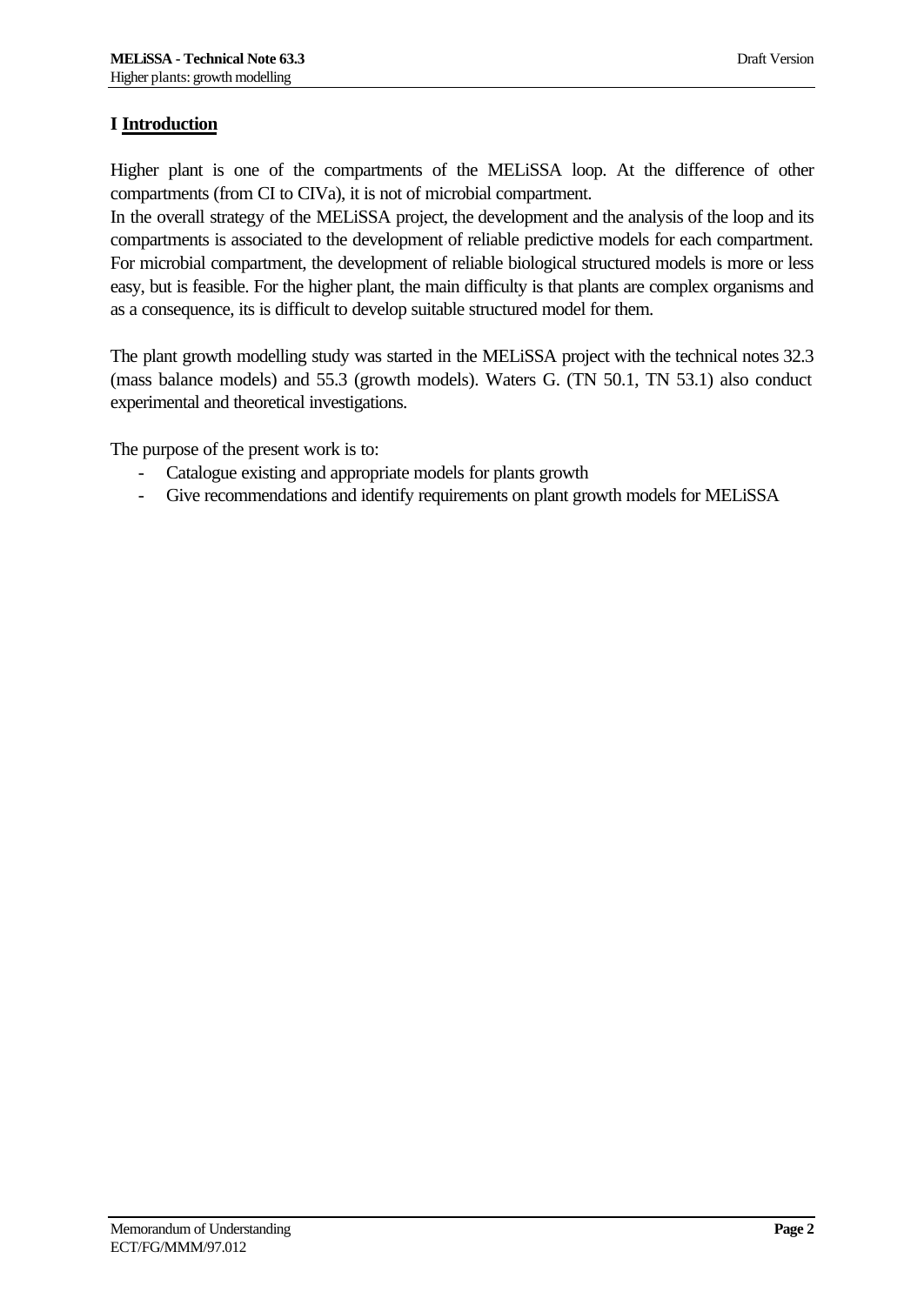#### **II Analysis of the growth of higher plants in closed chambers**

*Note : some conclusions and observations are the result of the meeting between LGCB and UOG concerning higher plants modelling*

A first step in the comprehension and then the development of a growth model for higher is to identify and understand how plants are growing (and how this growth can be measured) and which are the variables that could be measured and manipulated during the growth. It is then necessary to remind and clarify the experimental aspect of the higher plant growth and the important growth parameters.

#### **II.1 The measurement of biomass growth of higher plants.**

The measurement of biomass growth in closed chambers cannot be made by sampling like for microorganisms as this classical method requires:

- That the sampling is representative of the whole culture (homogeneity);
- The sampling is small compared to the whole culture.

As direct measurement of the higher plants biomass produced in closed chamber is destructive (in large open field the problem is different), it can only be used to analyse and to check the biomass growth and the biomass composition at the end of the growth (or at the end of the experiment). But obviously such a method cannot be reasonably used for systematic studies of the effect of several parameters affecting the growth.

Then only indirect measurements can be used to estimate the growth of higher plants in closed chamber. The most classical ways for the indirect measurements of the growth of higher plants are:

- LAI (Leaf Area Index). This is the measurement of leaves area for a plant. If the method is simple and reliable for the start of the growth, the measurement of LAI is more complex when leaves are overlaid and when canopy closure is reached; LAI is interesting for the study of canopy models and the study of the fraction of the Photosynthetic Photon Flux (PPF) absorbed by the canopy (A);
- The measurement of a growth related substrate or product. It supposes implicitly that the biomass and this growth parameter are linearly linked (i.e. constant growth yield). The Net Carbon Exchange Rate (NCER) is an example of indirect measurement of the growth rate.

The Net Carbon Exchange Rate (NCER) is probably the most reliable method for indirect measurement of the growth of higher plants, and is extensively used. It is the measurement of the rate of total carbon dioxide fixed (i.e. consumed) (TN 53.1). This method:

- Allows online measurement of the growth;
- Is based on the assumption of a constant yield in the  $CO<sub>2</sub>$  fixation during the growth. The yield classically used is about  $0.4 \text{ g}$  biomass/g  $CO<sub>2</sub>$  fixed. Examples of biomass/CO2 yield will be presented in section III;
- Is non-destructive.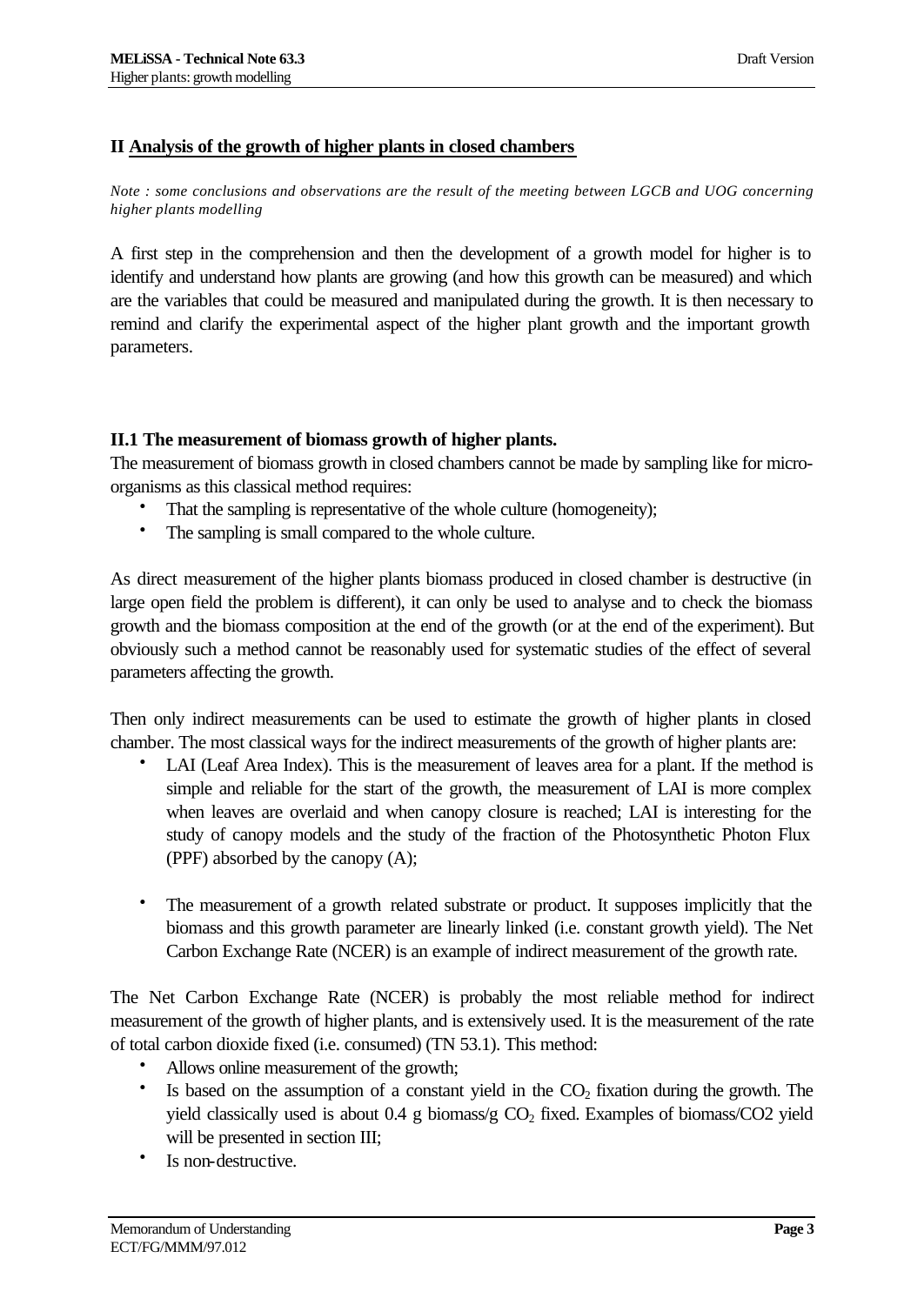The NCER is a rate, this means that it expresses a change of a quantity with time. Following units have been used:

- ppm  $CO<sub>2. S<sup>-1</sup></sub>$ ,
- vol  $CO_2$  vol  $gas^{-1}.s^{-1}$
- moles  $CO_2$ .  $m^2.s^{-1}$

If units involve vol<sub>CO2</sub>or ppm  $_{\text{CO2}}$ , the gas volumes and gas flow rate must be given.

As previously detailed in TN 55.3, two very similar quantities, NCER and  $P_n$ , have been used to describe the carbon uptake rate by plants The classical shape of the growth curve for higher plant (or Pn or NCER shape also) is reported in figure1.



Figure 1: **"Straight Lines"** time profile of Pg (photosynthetic growth rate), Pn (Pn-Pg-R) and R (respiration rate during daily dark periods). [ta: time for canopy closure ; tq : time for senescence or grain setting ; tm : time of maturity or harvest]. Note that real profiles are smoother in fact than the set of 3 straight lines and that the curve represents the whole life cycle, which not necessary the plant cultivation cycle (harvesting).

#### **II.2 The growth and the growth parameters**

The indirect measurement of the growth is necessary for the study of the influence of the growth parameters on the higher plants without a destructive analysis of the plant itself for analysis during the experiment.

As for any kind of biological process, several parameters affect the growth of higher plants. On a scientific point of view, it is important to know the influence of all the parameters on the growth. But all of the parameters have not the same interest in the purpose of the development of a growth model and for the operation of a controlled closed chamber.

The main objective of this section is to list biological and environmental parameters and to outline the most important ones for modelling and control of the growth of higher plant in a closed chamber.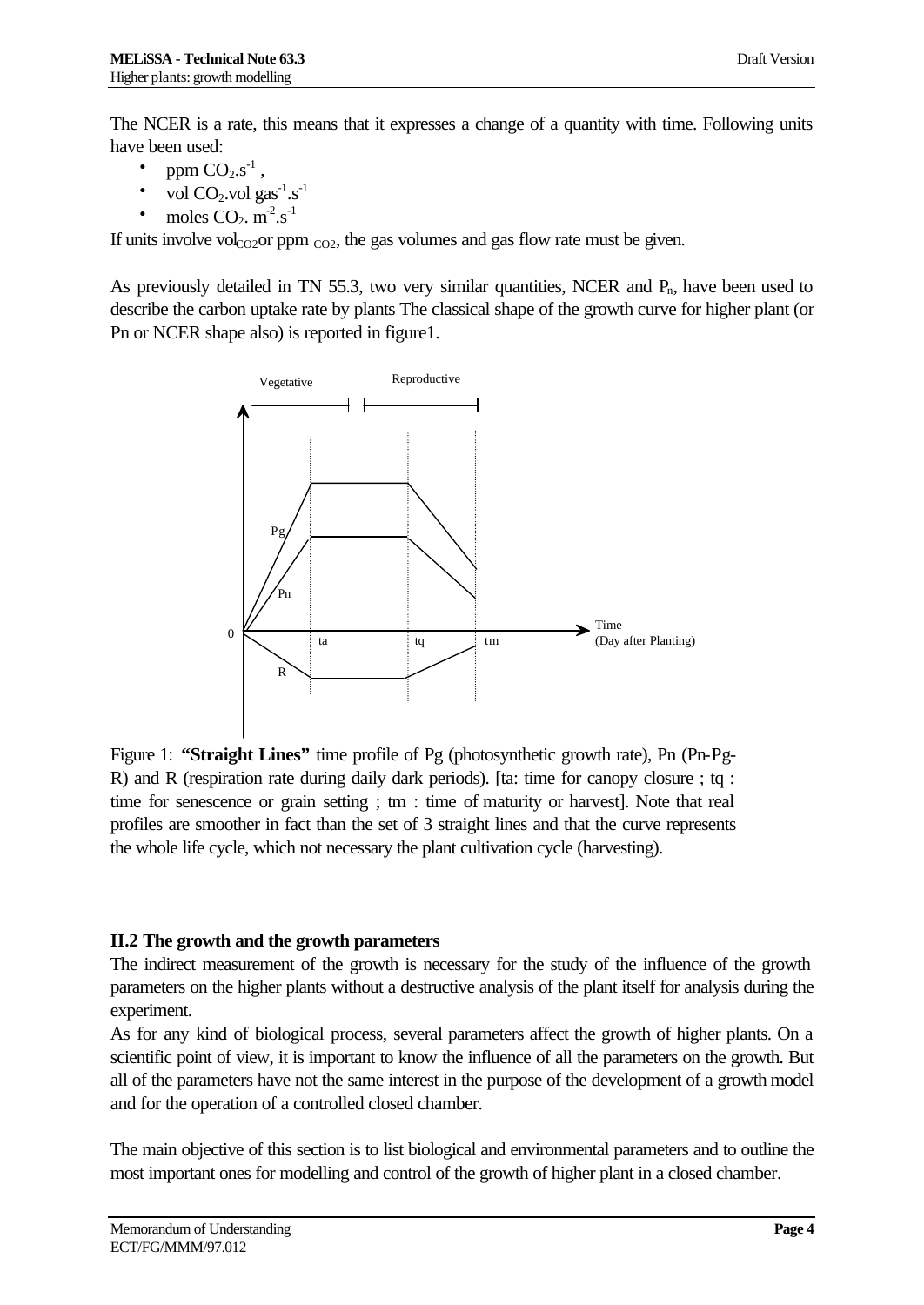## II.2.1 Selection of the parameters involved in the growth

A non-exhaustive list of parameters involved in the growth of higher plant in closed chamber is reported below. These parameters may be plants requirements, cultivation choices and environmental factors.

- 1. Light, including :
	- Light requirements
	-
	- Light intensity<br>• I ishting durat • Lighting duration (i.e. photoperiods)
	- Light spectrum (dealing with lamp selection)
- 2. Air /Atmosphere, including
	- Relative humidity [RH] (important for closed environment)
	- Composition, mainly for  $CO<sub>2</sub>$  concentration but deals also with contaminant control such as ethylene (plant maturation compound)
	- Air velocity (related to RH and air composition control)
- 3. Pressure
- 4. Temperature
- 5. Cultivation techniques (soils, hydroponics), including:
	- **Irrigation**
	- Water quality
- 6. Nutrient solutions, including
	- Nutrient delivery/fertilisation
	- Nutrient quality
- 7. Area requirements, including
	- Crop density
	- Crop rotation
	- Multi-species crop compatibility
- 8. Growth phases (also related to crop rotation), including
	- Seeding
	- Harvesting
	- Vegetation duration

If the number of parameters that can affect the growth is important, they are mainly related to the plant requirements and to the plant optimal growth conditions. Then the number of variables that can be measured or controlled for a level control >1 is in fact lower.

#### II.2.2 Variables that can be measured

*The growth* (report to section II.1)

#### *The plant physiology variables*

The substrates/products concentrations (or partial pressure) must be measured (at least the  $CO<sub>2</sub>$  and the  $O<sub>2</sub>$  in gas). For hydroponics cultures, the liquid medium composition can be measured, but for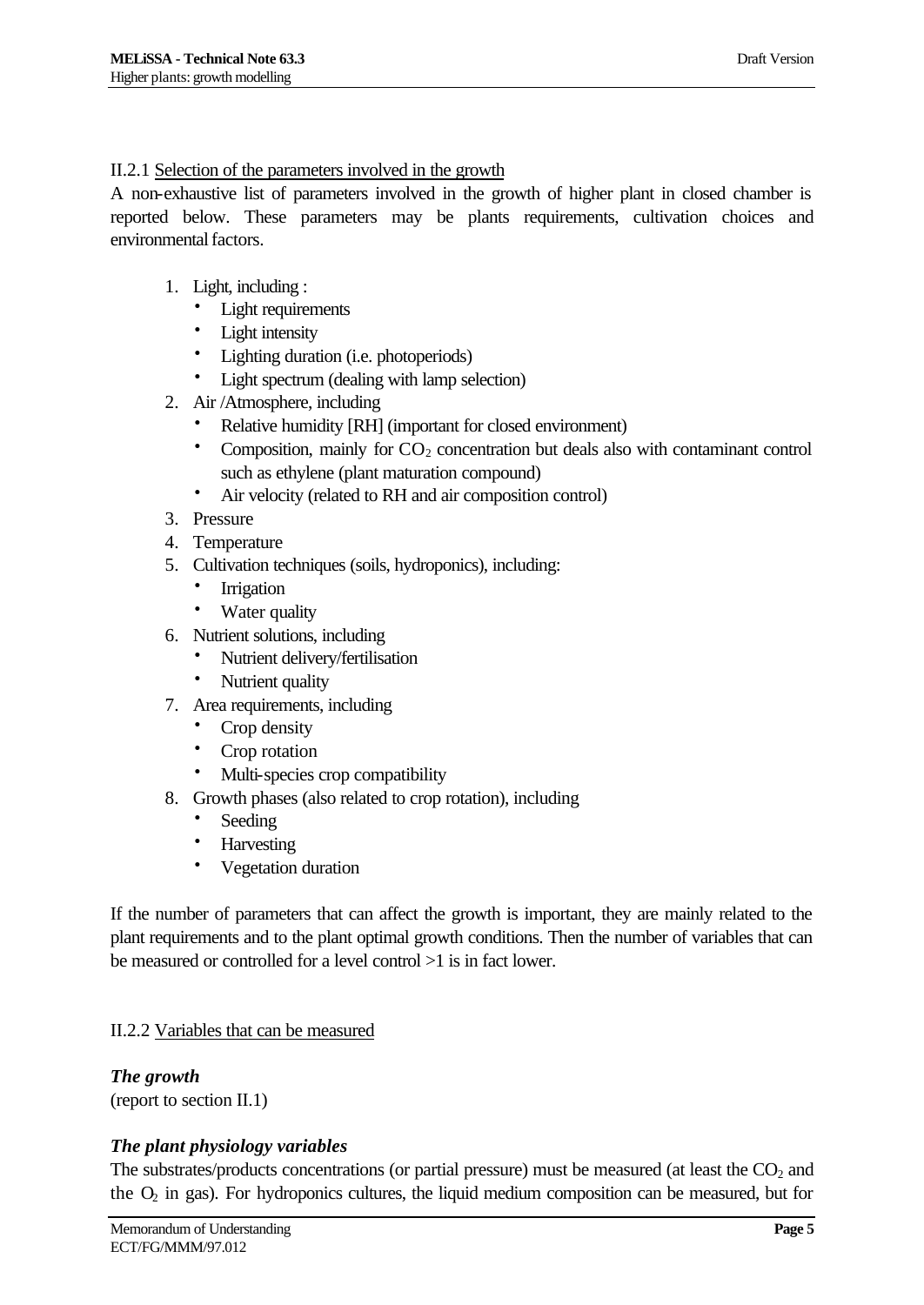soil or clay support, this may be more problematic. The consumption/production rates can be calculated from the measurements. As previously outlined, the growth can be calculated from the  $CO<sub>2</sub>$  consumption rate.

Some biological variables can be measured only at the end of the growth such as the harvest index (edible biomass/total biomass) and the biomass composition as these measurements are destructive.

# *The environmental variables*

Classically the environmental variables are temperature, pressure and light. Suitable quantities to characterize the light in terms of plant growth are:

- o the incident Photosynthetic Photon Flux (PPF),
- o the absorption of the incident PPF by photosynthetic tissue,
- $\circ$  the photosynthetic efficiency (CO<sub>2</sub> fixed/photon absorbed, which is more a biological variable)

The relative humidity (RH) can also be measured and can be sorted in environmental variables even if it is mainly the consequence of the transpiration by plants.

Flow rates (gas and liquid), ventilation are also measurable variables.

II.2.3 Controlled/manipulated variables and the control strategy for the operating of the higher plant chamber

# *Which control strategy for the HPC ?*

The control strategy is a key question in for the choice of the experiments, the modelling and the integration of the higher plant compartment in the MELiSSA loop concept.

The two opposite options exist for the higher plant compartment:

- 1) Higher plants chambers which environmental variables are fully controlled and maintained to optimal values. This option is simple to manage in terms of control system but difficult to achieve in terms of engineering. In such a case, the function (or productivity) of the compartment, as well as its capacity of  $CO<sub>2</sub>$  (and other minerals) absorption are locked by the design and the fixed (optimal) operating conditions of the compartment. The compartment cannot be used for control of the matter flow trough the loop. In terms of modelling such a system require only a model which is suitable for the defined growth condition.
- 2) Higher plants chambers which environmental variables (mainly atmospheric variables) are dependant of the habitat, what means that chambers are not fully isolated from crew. If this option is simplest in terms of engineering, it is more difficult in terms of control systems and predictive models. It can be noticed that this option was chosen for testing crop growth on ISS (ALS flight crop discussion group – September 2002)

The choice between these two options is also linked to the stately for operating the higher plant compartment. With the first option it is possible to achieve a "fixed food production rate objective", while with the second option it will be more difficult as it is obvious that in this case the compartment will be associated to the atmosphere management.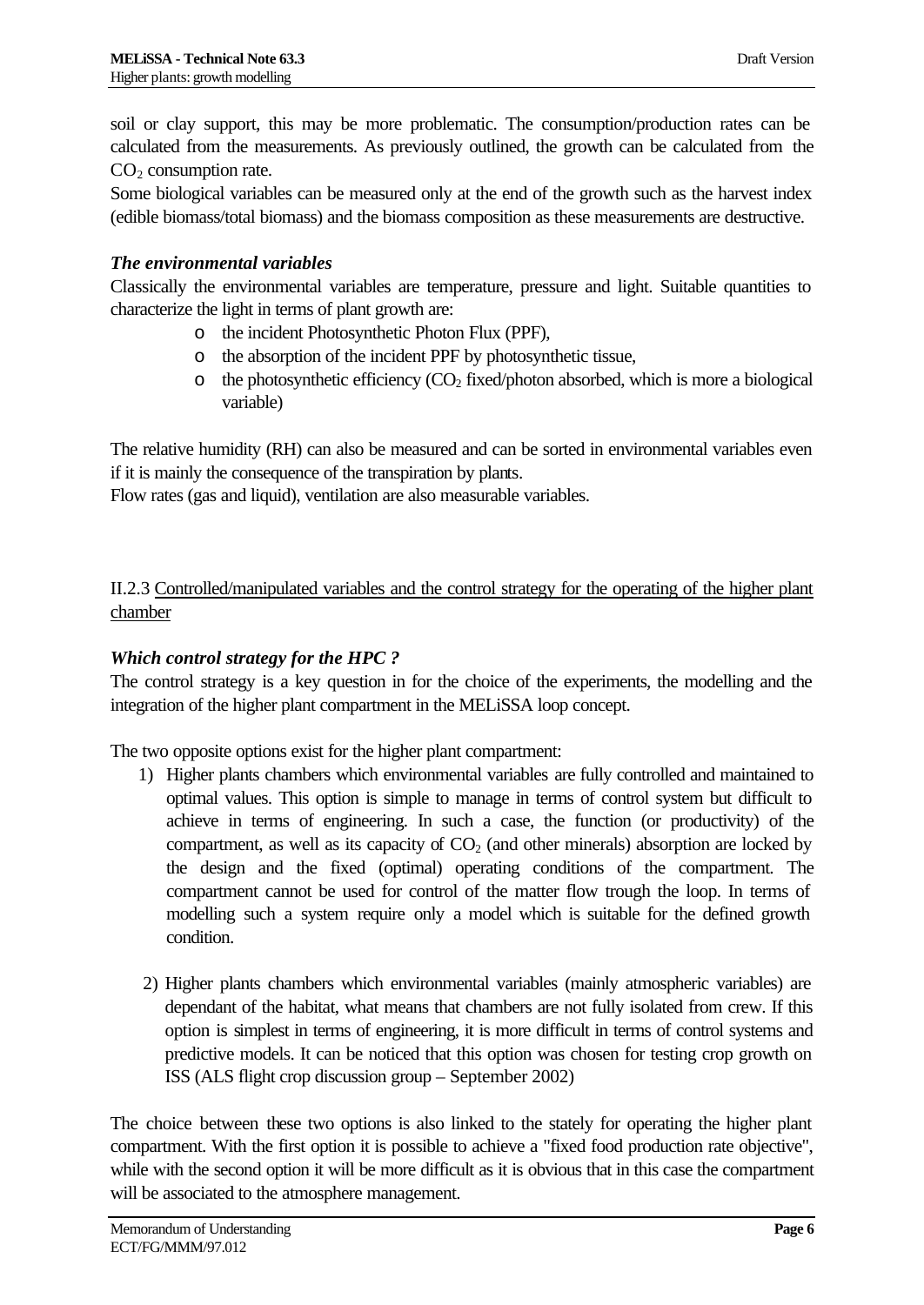It is not our purpose here to chose the higher compartment culture strategy, but in term of modelling it is important to kept in mind that for:

- Higher plant cultivated in isolated and environmentally controlled chambers, as environmental parameters are in principle not subject to change, model can be simplest to establish and develop (less parameter and operating conditions to study)
- Higher plant cultivated in open environment require more complex model as a large range of parameters and growth condition must be investigated

# *Probable manipulated variables*

Most of the environmental variables (temperature, pressure,..) would be maintained to have an optimal growth and could be achieve only in isolated chambers, which favours the design of a HPC separate from the crew compartment . The growth itself could be controlled by:

- Light,
- $CO<sub>2</sub>$  concentration,
- Nutrients.

Among those parameters light seems to be the easiest to manage, provided the use of artificial light.  $CO<sub>2</sub>$  concentration plays an important in plant growth. However, to manage a  $CO<sub>2</sub>$  concentration could be difficult due to the transient fluxes from the crew, other compartments and the plants themselves. Comparing the ease of control of light and nutrients, it suggests that nutrients shall not be manipulated, instead, shall be maintained at a non-limiting and non-toxic level to ensure optimal plant growth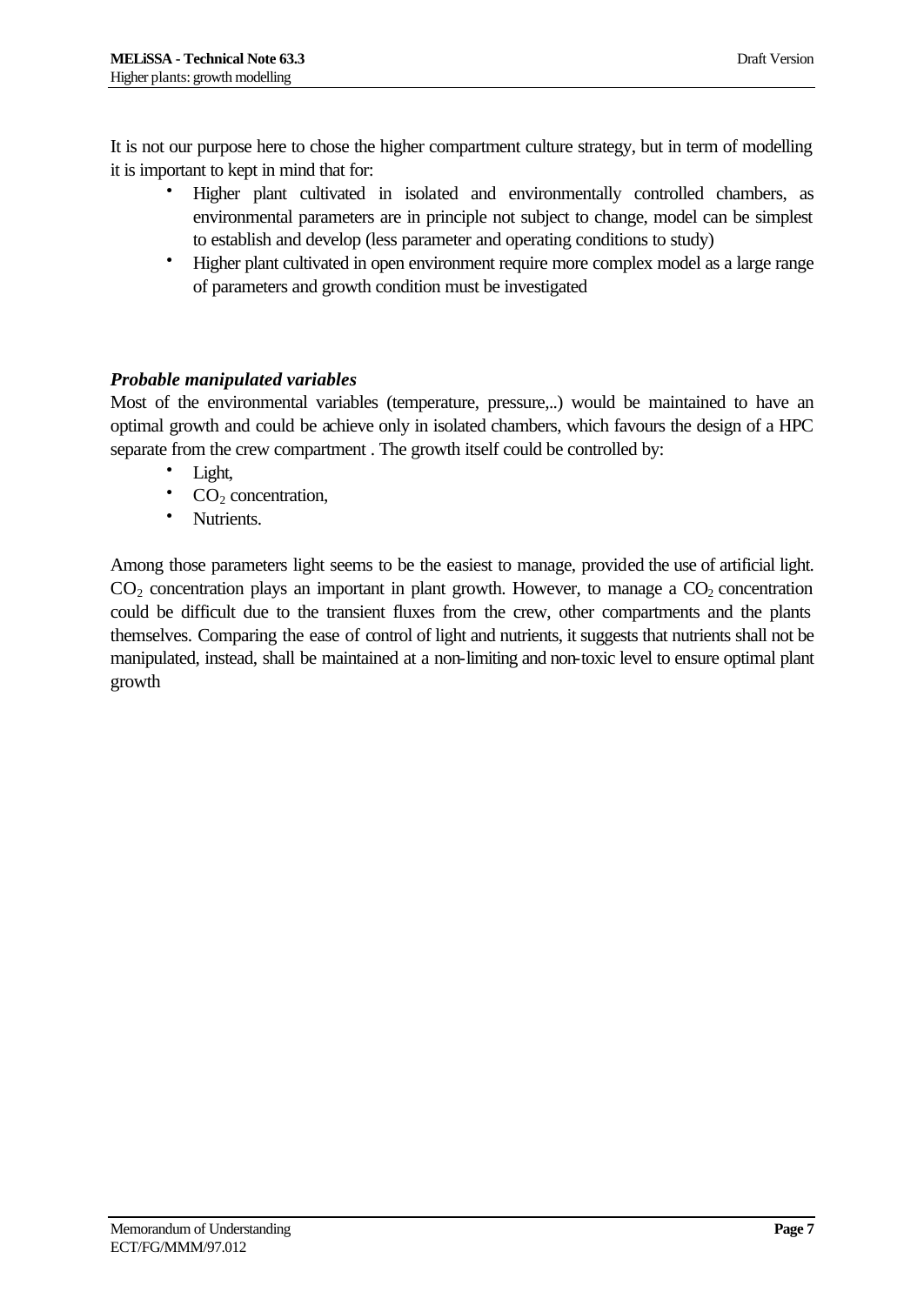#### **III The growth models**

In order to be homogenous with the previous modelling strategy used for the biological MELiSSA reactors (TN 39.1), the growth model for the higher plant compartment should have the form:

( , , , , , , ,....) *f Biomass Time light environmental conditions CO*<sup>2</sup> *O*<sup>2</sup> *nutrients* = *dt dBiomass*

It can be noticed that this is not the classical expression used by plant physiologists (report to II.1)

As reported in TN 55.3, two kinds of growth models are used for the crop by space agencies studying the growth of plants in closed chamber for LSS purposes.

- Energy-cascade models, which seems to be the choice of NASA
- Explanatory based models such as this already presented by Cloutier (TN 40.3)

We will detail here the energy cascade model and the rectangular parabola model presented by Waters (TN 50.1).

#### **III.1 Energy cascade model**

The energy cascade model, which was originally developed for wheat has been modified for several advanced life support (ALS) candidate crops use in ALS system studies (Cavazonni, 1999). **The energy cascade model calculates the daily carbon gain** (**DCG**), which is an expression of the rate of carbon fixation by plant.

#### III.1.1 Theory of the energy cascade model

In its principle, the energy cascade model is quite simple. It is developed considering 3 stages between the capture of light and the carbon fixation. The model itself is sets of linear relations, but non-linear expression were introduced in the modified energy cascade and some elements of the model come from crop models.

# *III.1.1.1 Nomenclature*

The following parameters are involved in the modified energy cascade model (report also to figure 1):

 $t_A$ =Time of canopy closure (in days after emergence – or DAE)  $t<sub>Q</sub>=$ Time of onset of canopy senescence ((in days after emergence – or DAE)  $t_M$ = Time at harvest or crop maturity (in days after emergence – or DAE)

PPF= Photosynthetic photon flux ( $\mu$ mol m<sup>-2</sup> s<sup>-1</sup>)

A=Fraction of the photosynthetic photon flux (PPF) absorbed by the canopy (adimensional)  $A<sub>max</sub>=$ maximun fraction for canapy light absrption (A) at  $t_A$  (adimensional)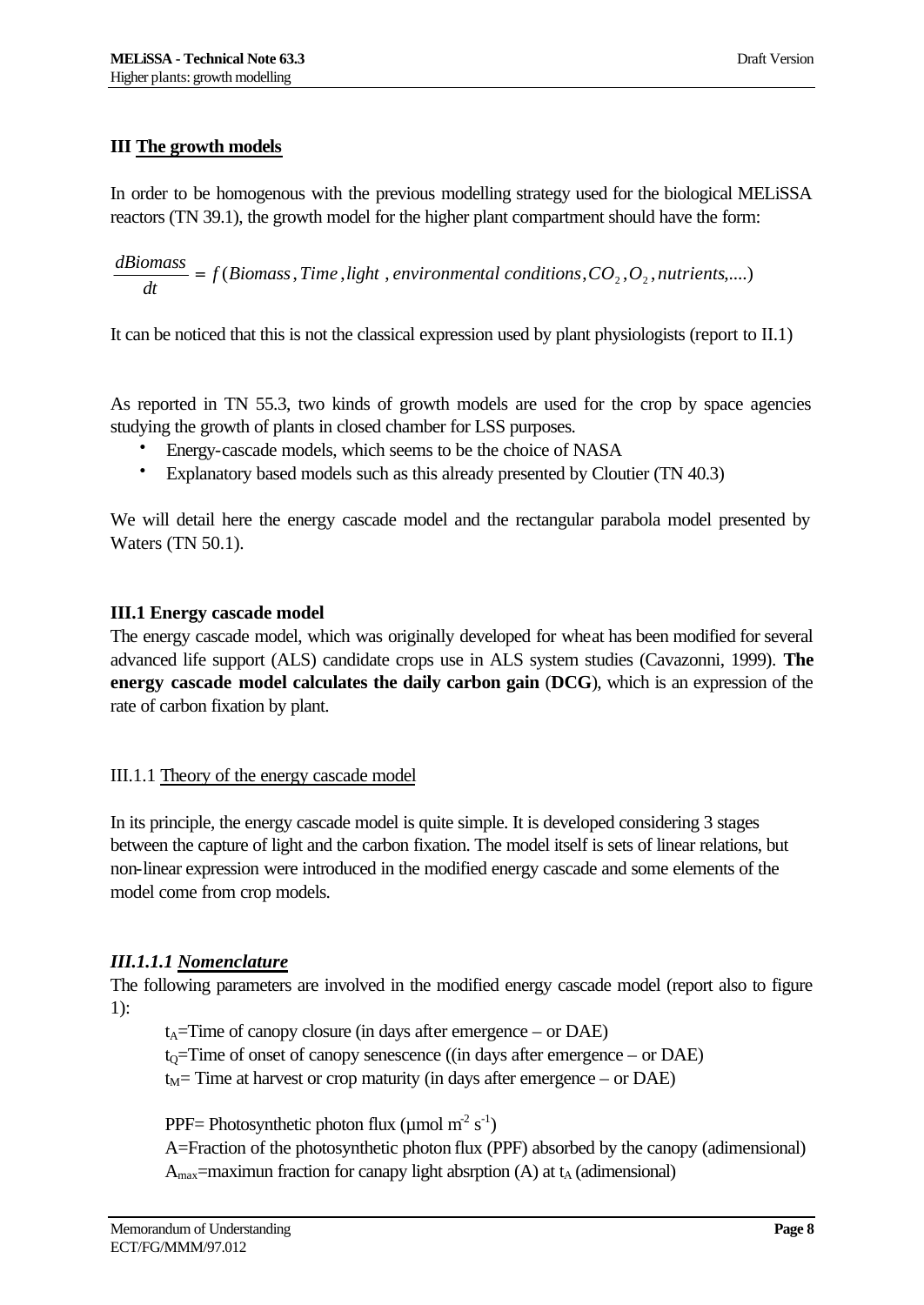H=photoperiod (h)  $P_{\text{net}}$ =Canopy net photosynthesis (µmolCO<sub>2</sub> m<sup>-2</sup> s<sup>-1</sup>) Rd=Canopy dark-cycle respiration ( $\mu$ molCO<sub>2</sub> m<sup>2</sup> s<sup>-1</sup>)

CUE=Carbon use efficiency (adimensional ; molC molC $^{-1}$ ). CUE is a constant, also noted c.  $CUE24 = 24$  hours carbon use efficiency (adimensional ; molC molC $^{-1}$ )  $CUE_{\text{max}}$  = Carbon use efficiency until t<sub>Q</sub> (adimensional ; molC molC<sup>-1</sup>)  $CUE_{min}$  = Carbon use efficiency at  $t_M$  (adimensional ; molC molC<sup>-1</sup>)

 $CQY = Canopy$  quantum yield (mol PPF . mol $C^{-1}$ )  $CQY$ max=Canopy quantum yield until  $t<sub>Q</sub>$  (mol PPF . mol $C<sup>-1</sup>$ )  $CQYmin = Canopy$  quantum yield at  $t_M$  (mol PPF . mol $C^{-1}$ )

DCG=Daily carbon gain (molC  $m^2 d^{-1}$ )

# *III.1.1.2 The original energy cascade model*

The original energy cascade model has the form :

 $DCG = 0.0036 (H.P_{net} - [24 - H].R_d)$ 

what is the rate of carbon fixed during the light phase minus the carbon release during the dark period. This is also written:

*DCG* = 0.0036.(*H*.*CUE* − [24 − *H* ].[1 − *CUE*]).*A*.*CQY*.*PPF*

As it was observed that DCG has negative values for photoperiods less than a critical value Hc defined by :

$$
Hc.CUE - [24 - Hc][1 - CUE = 0]
$$

a modified model was developed (Cavazonni, 1999).

#### *III.1.1.3 The modified energy cascade model*

The modification was added for legume crop (soybean, dry bean and peanut). It is based on a new definition for the carbon use efficiency: a 24hours carbon use efficiency defined as :

$$
CUE_{24} = CUE_{\min} + \frac{(CUE_{\max} - CUE_{\min})(t_M - t)}{[(t_M - t_Q)^{n_CUE} + (t_M - t)^{n_CUE}]^{\frac{1}{n_CUE}}},
$$

where n\_CUE is a constant that affects the curvature at the transition point  $t_M$ .

The daily carbon gain takes the form:

$$
DCG = 0.0036.(H.CUE_{24}).ACQY.PPF \text{ and } P_{net} = \left(\frac{24 - H}{24} + \frac{CUE_{24}.H}{24}\right)DCG
$$

It can be noticed that the rates that can be calculated from the modified energy cascade model can have a profile quite different of the classical one (Figure 2)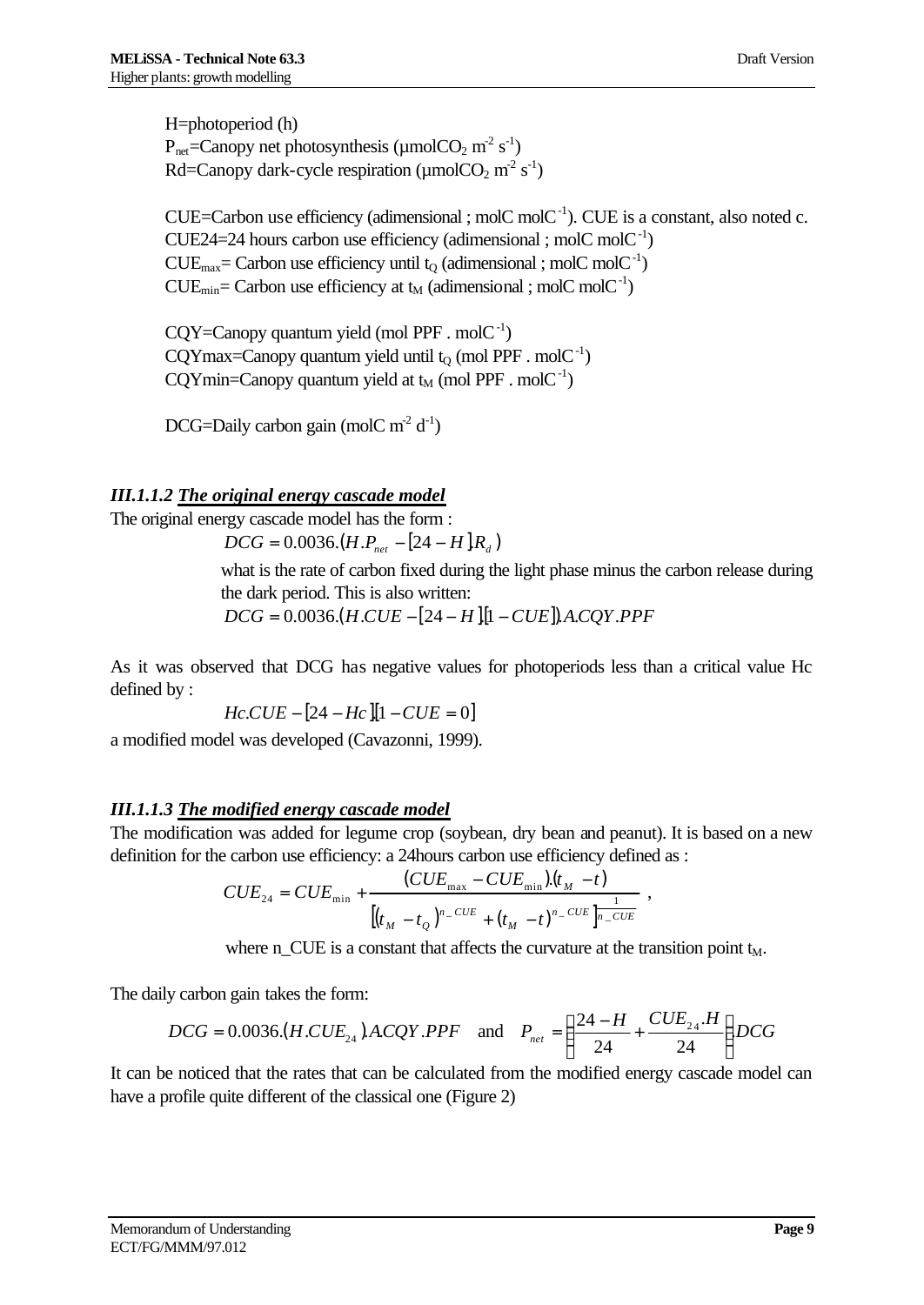

Figure 2: Example of growth profile calculated for 2 plants and compared to the classical straight-line profile. Parameters for the Energy cascade model are taken from table 1a.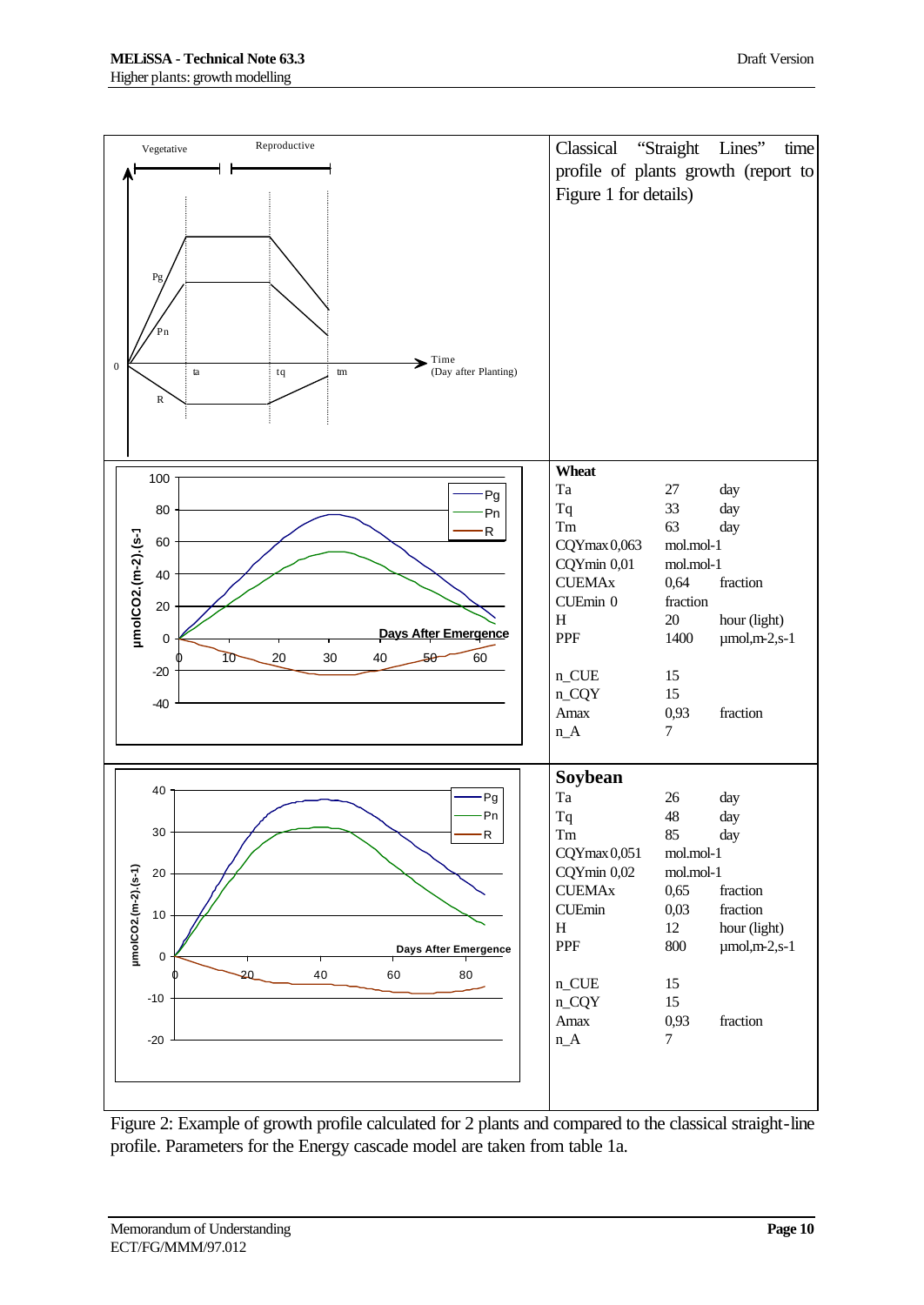#### *III.1.1.4 The calculation of the canopy quantum yield*

In the same way of the carbon use efficiency (CUE and  $CUE_{24}$ ), the canopy quantum yield can be :

- a constant
- a variable value, defined by a form similar to  $CUE_{24}$ :

$$
\text{if } t < t_M \; : \; CQY = CQY_{\min} + \frac{(CQY_{\max} - CQY_{\min})(t_M - t)}{[(t_M - t_Q)^{n - CQY} + (t_M - t)^{n - CQY}]_{n - CQY}} \quad , \text{ where}
$$

 $n$  CQY is a constant that affects the curvature at the transition point  $t_M$ 

# *III.1.1.5 The calculation of the fraction of the photosynthetic photon flux (PPF) absorbed by the canopy*

The fraction of the photosynthetic photon flux absorbed by the canopy (A) is calculated from the Leaf Area Index (LAI), using the beer's law:

$$
A = 1 - e^{(-K\epsilon f f. LAI)} \text{ if } t < t_A
$$
  

$$
A = \min[A, A \max] \text{ if } t \ge t_A
$$

This expression supposes to be able to model LAI, and then the energy cascade models developed need to be associated to LAI models. These models are those used in crop models detailed in table 1b. This is probably one of the most critical point of the energy cascade model as it is not extensively explained and detailed by Cavazonni et al (1999). Moreover, this appears to be a key point in the model as it drives the behaviour for one of the stage of the energy cascade mode (the light absorption).

The need to use LAI model is probably the reason why Cavazonni et al (1999) have developed an alternative for wheat and soybean. The fraction of the photosynthetic photon flux absorbed by the canopy (A) was modelled using a Monod function. It exhibits a quasi-linear increase as canopy grows and reaches a plateau after canopy closure. The model of A is thus given by:

> **if** t $lt$ t<sub>A</sub> :  $(t^{n-A}+t^{n-A}_A)^{\overline{n}-A}$ *A*  $t^{n-A}+t$  $A_{\text{max}}$ .t *A* \_  $A \neq n - A$ max . +  $=$   $\frac{1}{1-\frac{max}{a}}$ , where n\_A is a constant that affects the curvature

at the transition point  $t_A$ .

**if**  $t^*$   $t_A$  : A=A<sub>max</sub>, what supposes that after canopy closure there is no leaf area loss. This model for the calculation of A is simpler than this implying LAI, but cannot be applied for the first days of the plant growth.

 $A_{\text{max}}$ , the maximum fraction for canopy light absorption (A) at canopy closure time  $(t_A)$  is set to **0.93** in energy cascade models (Cavazonni, 1999).

#### III.1.2 Energy cascade model parameters

The set of parameters to identify for the crops in order to use the energy cascade model is:

 $t_A$ =Time of canopy closure (in days after emergence – or DAE)

 $t<sub>0</sub>=$ Time of onset of canopy senescence ((in days after emergence – or DAE)

 $t_M$ = Time at harvest or crop maturity (in days after emergence – or DAE)

 $A<sub>max</sub>$ =maximun fraction for canopy light absorption (A) at  $t_A$  (adimensional)

 $CUE_{\text{max}}$  = Carbon use efficiency until t<sub>Q</sub> (adimensional ; molC molC<sup>-1</sup>)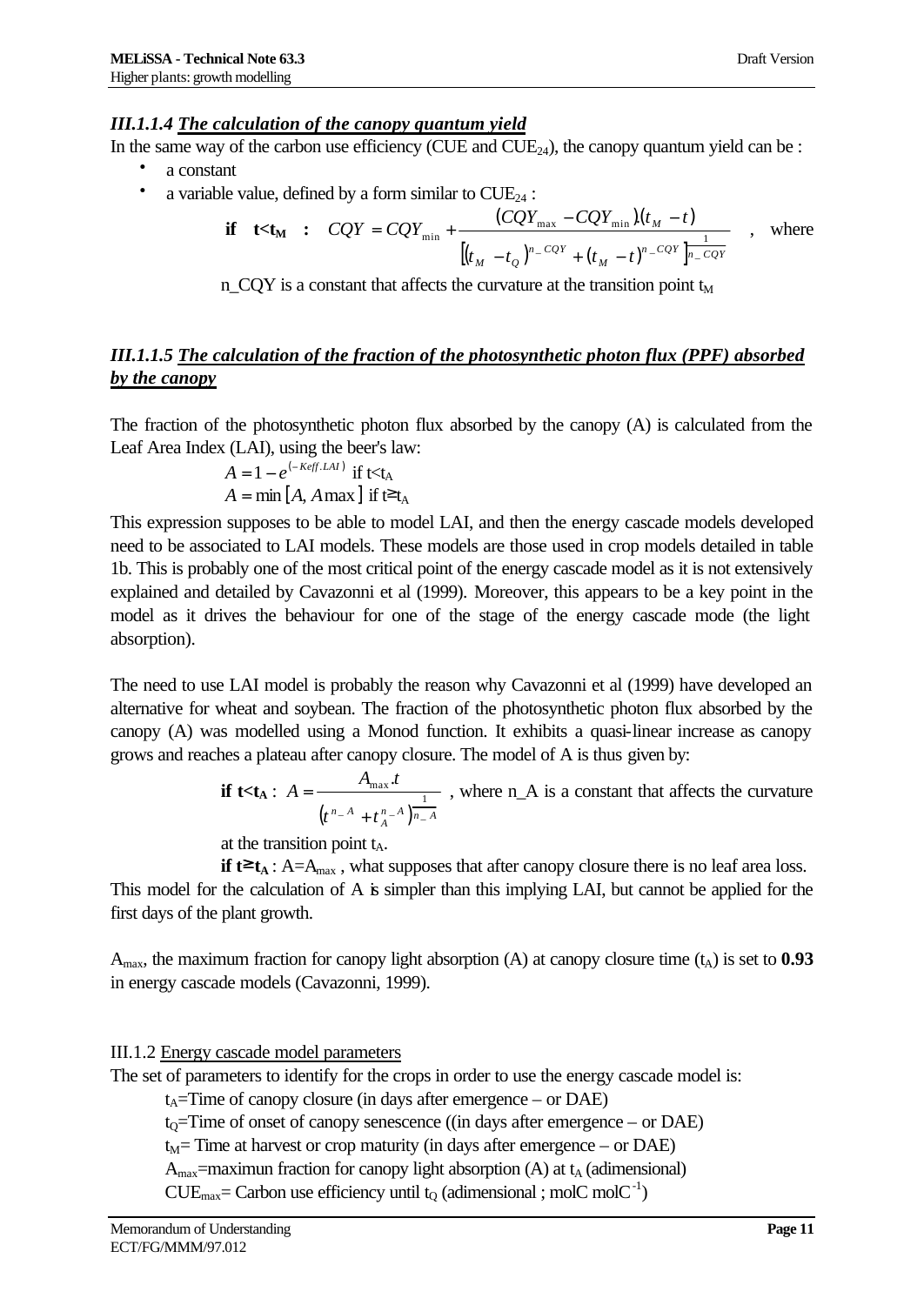$CUE_{min}$  = Carbon use efficiency at  $t_M$  (adimensional ; molC molC<sup>-1</sup>) CQYmax=Canopy quantum yield until  $t_0$  (mol PPF . molC<sup>-1</sup>)  $CQYmin = Canopy$  quantum yield at  $t_M$  (mol PPF . mol $C^{-1}$ )  $n$ <sub>CUE</sub>,  $n$ <sub>CQ</sub>Y and  $n_A$  = power coefficients in models

As an example, are reported in Table 1a the crop specific energy cascade model parameters for use in the Bio-Plex system model (Cavazonni, 1999).

In addition, following cultural condition parameters must be defined:

PPF = Photosynthetic photon flux ( $\mu$ mol m<sup>-2</sup> s<sup>-1</sup>); i.e the light

H=photoperiod (h)

The environmental parameters (temperature, pressure…)

The cultivation parameters (feeding,  $P_{CO2}$ ,  $P_{O2}$ ....)

In the following section III.1.3 is described the addition of environmental parameters ( $p_{CO2}$  and light) in the energy cascade model.

**Notes:**

- It is important to notice that the values of the parameters seem very dependent of the culture conditions.
- It is also important to keep in mind that the energy cascade models presented here were associated to elements of existing crop models (Table 1b) especially for LAI calculation.

The models are valid only after the emergence of the plant from the seed. This is the reason why the time is called Day After Emergence (DAE). Implicitly, another parameter of the models is then ts, the time of the seeding phase, which correspond to time 0 of DAE.

| <b>Model</b>                                  | <b>Source</b>                                                                                                                                                                              |
|-----------------------------------------------|--------------------------------------------------------------------------------------------------------------------------------------------------------------------------------------------|
| Wheat                                         | CERES-Wheat (Ritchie et al., 1998; Ritchie, 1991; Hodges and Ritchie, 1991). See Tubiello (1995)<br>for a modified CERES-Wheat model in Mathematica.                                       |
| Rice                                          | Rice phenology component adapted from Alocilia and Ritchie (1991). Growth components are<br>hybrid.                                                                                        |
| Soybean,<br>Peanut,<br>Dry<br>Bean and Tomato | CROPGRO model (Boote et al., 1998; Piper et al., 1996; Hoogenboom et al., 1992; Wilkerson et<br>$al., 1983$ ), and the associated DSSAT parameter files (Tsuji et al., 1994). <sup>2</sup> |
| White Potato                                  | SUBSTOR Potato growth and development model (adapted from Griffen et al., 1993).                                                                                                           |
| <b>Sweet Potato</b>                           | SUBSTOR (Griffen <i>et al.</i> , 1993), and Penning deVries <i>et al.</i> (1989). Hybrid model.                                                                                            |
| Lettuce                                       | Hybrid model.                                                                                                                                                                              |

Table 1b. Sources for the plant growth and development components adapted for the modified Energy Cascade models. a. The FORTRAN code for the CROPGRO, CERES and SUBSTOR models was provided with the purchase of DSSAT3. Table from Cavazonni (1999).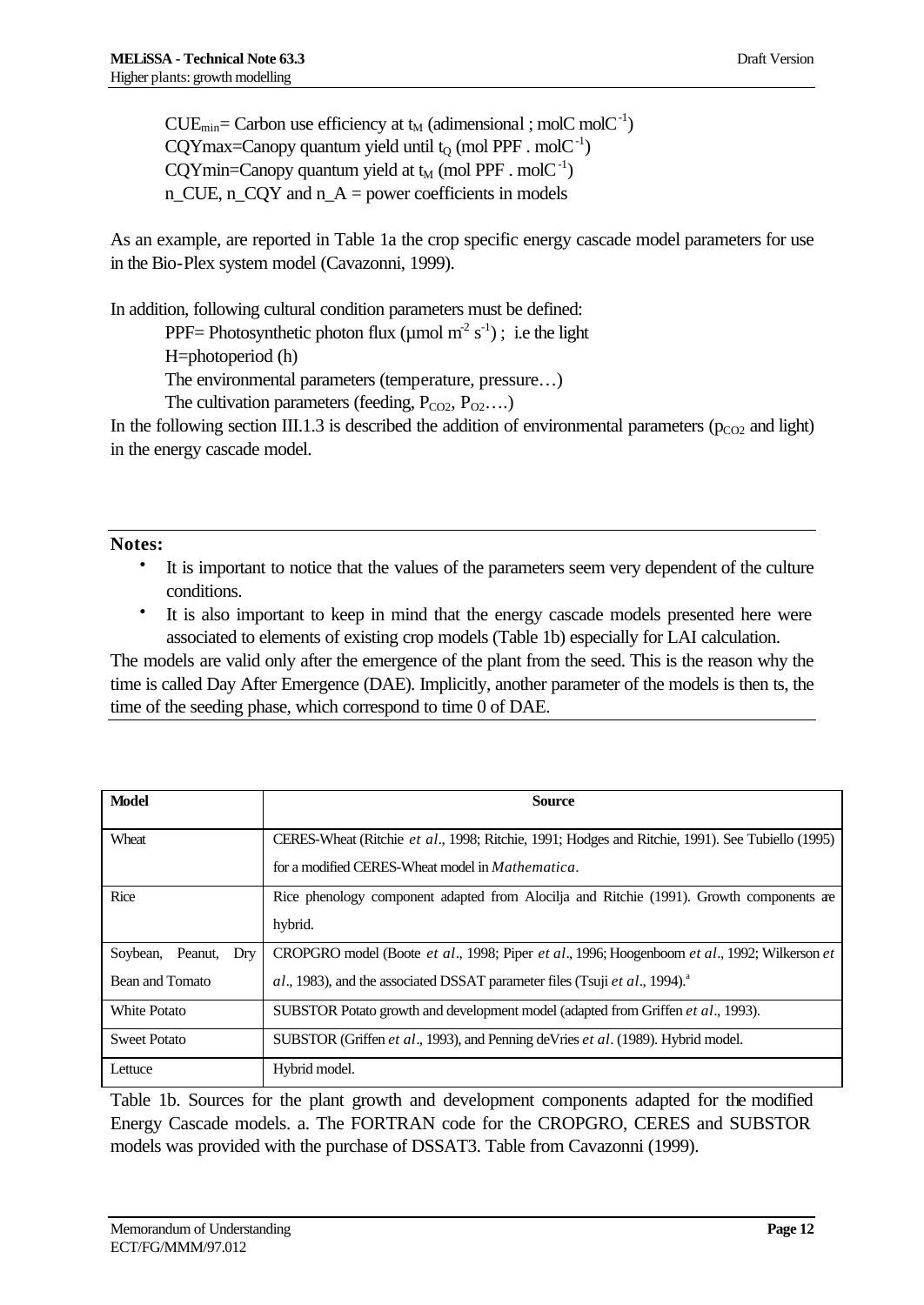| Crop         | $t_A$      | $t_Q$ | $T_M$ | N CUE | $N$ <sub>CQY</sub> | $CQY_{MAX}$             | $CQY_{MIN}$ | $CUE_{24}$ (fraction) |             |             | Temperature<br>$(C^{\circ}C)$ | <b>PPF</b> | [CO <sub>2</sub> ]  | Photo- |
|--------------|------------|-------|-------|-------|--------------------|-------------------------|-------------|-----------------------|-------------|-------------|-------------------------------|------------|---------------------|--------|
|              |            |       |       |       |                    |                         |             | <b>or</b>             |             |             |                               |            |                     | period |
|              | Days after |       |       |       |                    | $mol$ mol <sup>-1</sup> |             | $CUE_{MAX}$           | $CUE_{MIN}$ | $T_{LIGHT}$ | $T_{\text{DARK}}$             | $\mu$ mol  | umol                | hour   |
|              | emergence  |       |       |       |                    |                         |             |                       |             |             |                               | $m^2s^1$   | $mol$ <sup>-1</sup> |        |
| Dry bean     | 22         | 42    | 62    | 15    | 15                 | 0.065                   | 0.02        | 0.65                  | 0.3         | 26          | 22                            | 600        | 1200                | 12     |
| Lettuce      | 27         | $**$  | 30    | 15    |                    | 0.072                   | **          | 0.625                 | $**$        | 23          | 23                            | 300        | 1200                | 16     |
| Peanut       | 32         | 65    | 110   | 15    | 15                 | 0.063                   | 0.02        | 0.65                  | 0.3         | 26          | 22                            | 600        | 1200                | 12     |
| Rice         | 25         | 61    | 87    | 15    | 15                 | 0.065                   | 0.01        | 0.64                  | $**$        | 29          | 21                            | 1200       | 1200                | 12     |
| Soybean      | 26         | 48    | 85    | 15    | 15                 | 0.051                   | 0.02        | 0.65                  | 0.3         | 26          | 22                            | 800        | 1200                | 12     |
| Sweetpotato  | 19         | **    | 120   | 15    | 15                 | 0.061                   | $**$        | 0.625                 | $**$        | 28          | 22                            | 600        | 1200                | 14     |
| Tomato       | 34         | 59    | 90    | 15    | 15                 | 0.071                   | 0.01        | 0.625                 | $\ast\ast$  | 26          | 22                            | 500        | 1200                | 12     |
| Wheat        | 17         | 33    | 63    | 15    | 15                 | 0.063                   | 0.01        | 0.64                  | $**$        | 23          | 23                            | 1400       | 1200                | 20     |
| White potato | 35         | 75    | 105   | 15    | 15                 | 0.068                   | 0.02        | 0.625                 | $**$        | 20          | 16                            | 655        | 1200                | 12     |

\* The values for *CQYMAX* and *CQYMIN* should be used directly in the CQY equation in the BIO-Plex system model:

For crops with no value for  $CQY_{MIN}$ ,  $CQY$  should be set to a constant =  $CQY_{MAX}$ .

\*\* Not applicable.

Table 1a. Crop specific modified Energy Cascade model parameters for given environmental conditions (Use for Bio-Plex Simulation – Table from Cavazonni (1999))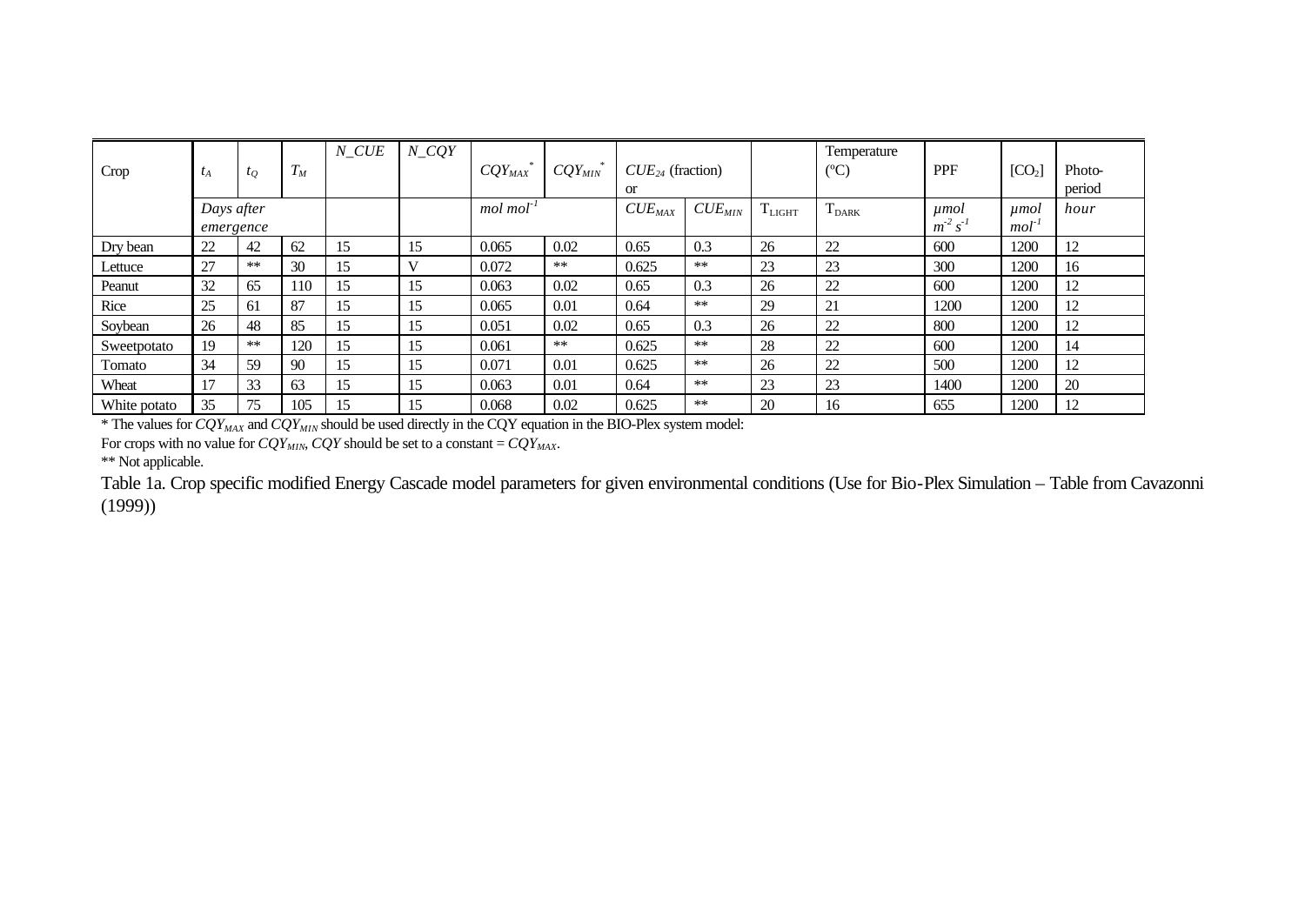## III.1.3 Effect of  $CO<sub>2</sub>$  and light

The effect of  $CO<sub>2</sub>$  concentration on crop growth was modelled by modifying the maximum canopy quantum yield with the  $CO<sub>2</sub>$  concentration:

$$
CQY_{\text{max}} = \frac{CQY_{\text{theory}}.C_{CO2}}{(C_{CO2}^{n\_CQY_{\text{_{\text{theor}}}}} + C_{CO2}^{n\_CQY_{\text{_{\text{theo}}}}})_{n\_CQY_{\text{_{\text{theo}}}}}}
$$

where,

 $CQY_{theory}$  = theoretical achievable value for the quantum yield

 $C_{CO2}$  = the concentration of  $CO<sub>2</sub>$  in the HPC

 $C_{CO2,0}$  = the concentration of  $CO<sub>2</sub>$  below which the quantum yield increases almost linearly

The values reported by X. Kwauk (1998) for wheat are reported in table 2.

| $CQY_{theory}$ (mol PPF. MolC <sup>-1</sup> ) | 0.066  |
|-----------------------------------------------|--------|
| $C_{CO2_0}$ (ppm)                             | 210    |
| N_CQY_theo                                    |        |
| ___                                           | $\sim$ |

Table 2: Parameters for the influence of  $CO<sub>2</sub>$ concentration on the quantum yield for wheat.

The functions  $CQY_{max}=f(CO_2,PPF)$  have also been established using polynomial regression for experiments in various conditions (Cavazonni, 1999). As an example, the following polynomial equation was used for dry bean by Cavazonni (1999) :

$$
CQY_{\text{max}} = 10^{-7} (4.191 \ 10^5 + 5.852 \ 10^2.C_{CO2} - 1.238 \ 10^2.PPF - 2.1275 \ 10^{-1}.C_{CO2}^2 - 1.544 \ 10^{-4}.C_{CO2}.PPF^2 + 6.469 \ 10^{-8}C_{CO2}^2 PPF^2)
$$

**Note:** It is important to keep in mind that these relations can only be used to model the growth under various fixed environmental conditions. This means that, in the examples presented above, the light and the  $CO<sub>2</sub>$  remain constant during the growth. In principle, these relations cannot be used for modelling a growth with environmental conditions, which change during the growth. Nevertheless, Jones et al. (2002) investigate the effect of light fluctuation during the growth, and the effect of variation of nominal  $CO<sub>2</sub>$  concentration with these modified energy cascade models.

# **III.2 The rectangular parabola model of UOG (TN 53.1)**

The plant growth model proposed by Water et al. (TN 53.1) is a rectangular parabola model, which is commonly used to describe crop response to light. The model has the form: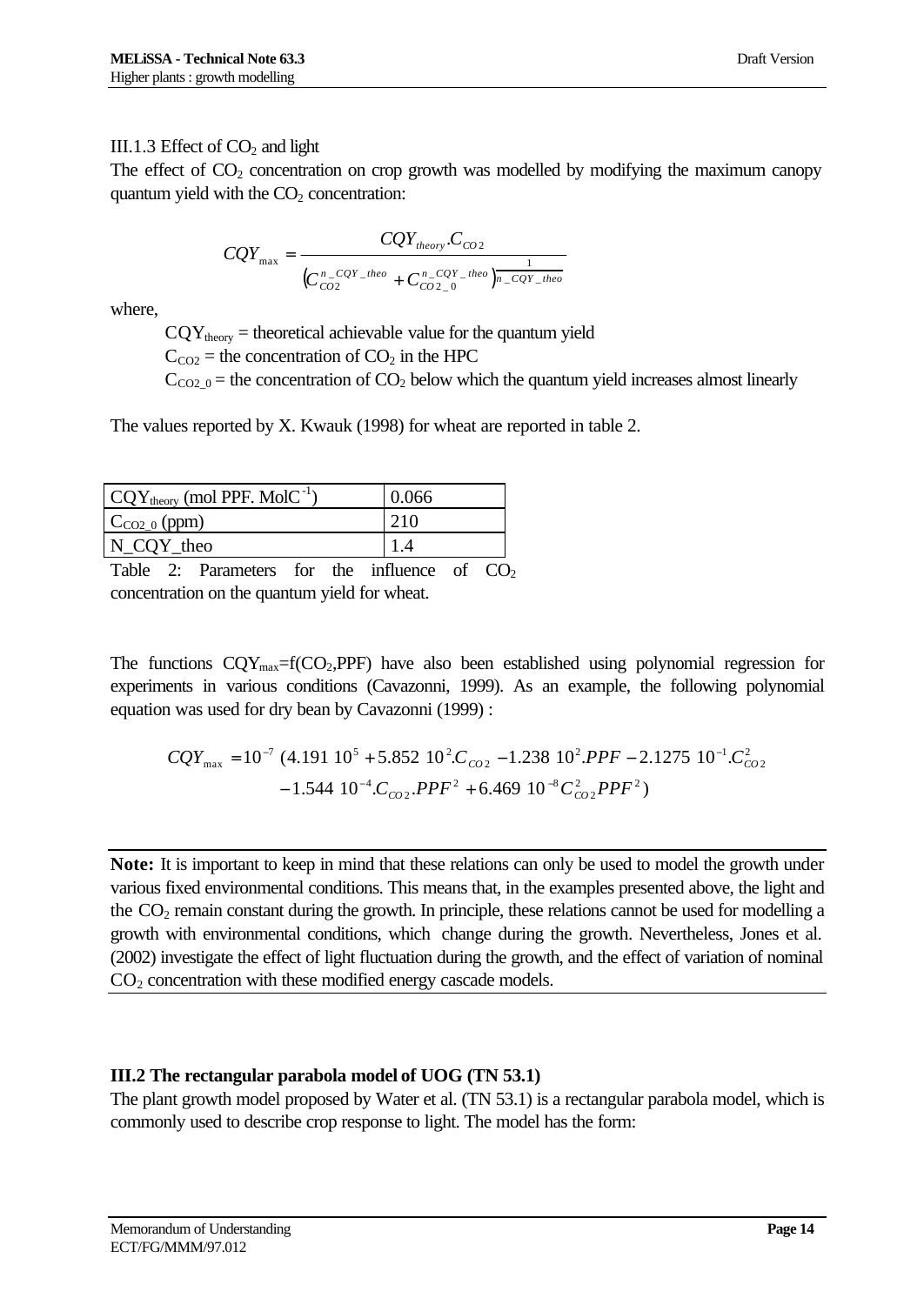$$
NCER = \frac{\alpha.PPF.(\beta_0 + \beta_1.t)}{a.PPF + (\beta_0 + \beta_1.t)} + (\beta_2 + \beta_3.t)
$$

t being the time after planting in days (DAP). **DAP is different of DAE used in energy cascade model: DAP=DAE + time of emergence (end of seeding stage**). NCER is in  $CO_2$  quantity by time unit (i.e. concentration.s<sup>-1</sup>)

This expression gives the instantaneous NCER (carbon fixed) function of the light and of the days after planting. This is a 5-parameter model that must be identified from experiments. The parameters were identified for lettuce (TN 50.1 and TN 53.1) and beet (TN 50.1) from experiment conducted by UOG. This model can be used only for plants which growth is related to the leaves growth and for which harvest time is before canopy closure (typically lettuce) but not for plants such as wheat.

#### **Note**:

As the model allows for the dynamic gross photosynthesis ( $P<sub>gross</sub>$ ) and for the dark respiration rates  $(R_d)$ , it is better to says that the model predicts the Net Carbon Exchange Rate (positive in ligth period and negative in dark period) than the net photosynthesis (Pnet) which is more an average value for one day (light+dark periode).

The Daily Carbon Gain (DCG) for the rectangular parabola model can be calculated by :

$$
DCG = \int_{DT=0}^{DT=24} \frac{\alpha.PPF(DT).(\beta_0 + \beta_1.t)}{a.PPF(DT) + (\beta_0 + \beta_1.t)} + (\beta_2 + \beta_3.t)
$$

DT being the time within a day (0-24 hour) and PPF(DT) the light profile in one day

For a constant light flux (PPF), this becomes (if NCER is given in  $CO_2.s^{-1}$ )

$$
DCG = 3600 \left( H \cdot \frac{\alpha.PPF.(\beta_0 + \beta_1.t)}{a.PPF + (\beta_0 + \beta_1.t)} + 24.(\beta_2 + \beta_3.t) \right),
$$

H being the photoperiod in hours and DCG the daily carbon gain in  $CO<sub>2</sub>$ .day<sup>-1</sup>

#### **III.3 Plant growth models and stoichiometrics models**

First, three main remarks concerning the plants growth models must be keep in mind.

1 - the dynamic growth models are an expression giving the carbon fixation rate by plants;

2 – the time basis is rather the day, (averaging dark and light periods) than the hour (or less), even if the time unit in NCER expression can be  $s<sup>1</sup>$ . This time basis is in relation with the response time and the growth time for plants (counted more in days than in hours);

3 – the models have a form  $\frac{dx}{f} = f(t)$ *dt*  $\frac{dx}{dt} = f(t)$  rather than a form  $\frac{dx}{dt} = f(t, x)$ *dt*  $\frac{dx}{dt} = f(t, x)$  as the classical microbial models. This implies that the models are implicitly based on the repeatability of the growth in the time, i.e. the development phases occur always at the same time and are not affected by changes in environmental conditions. But it must be outlined that in the cascade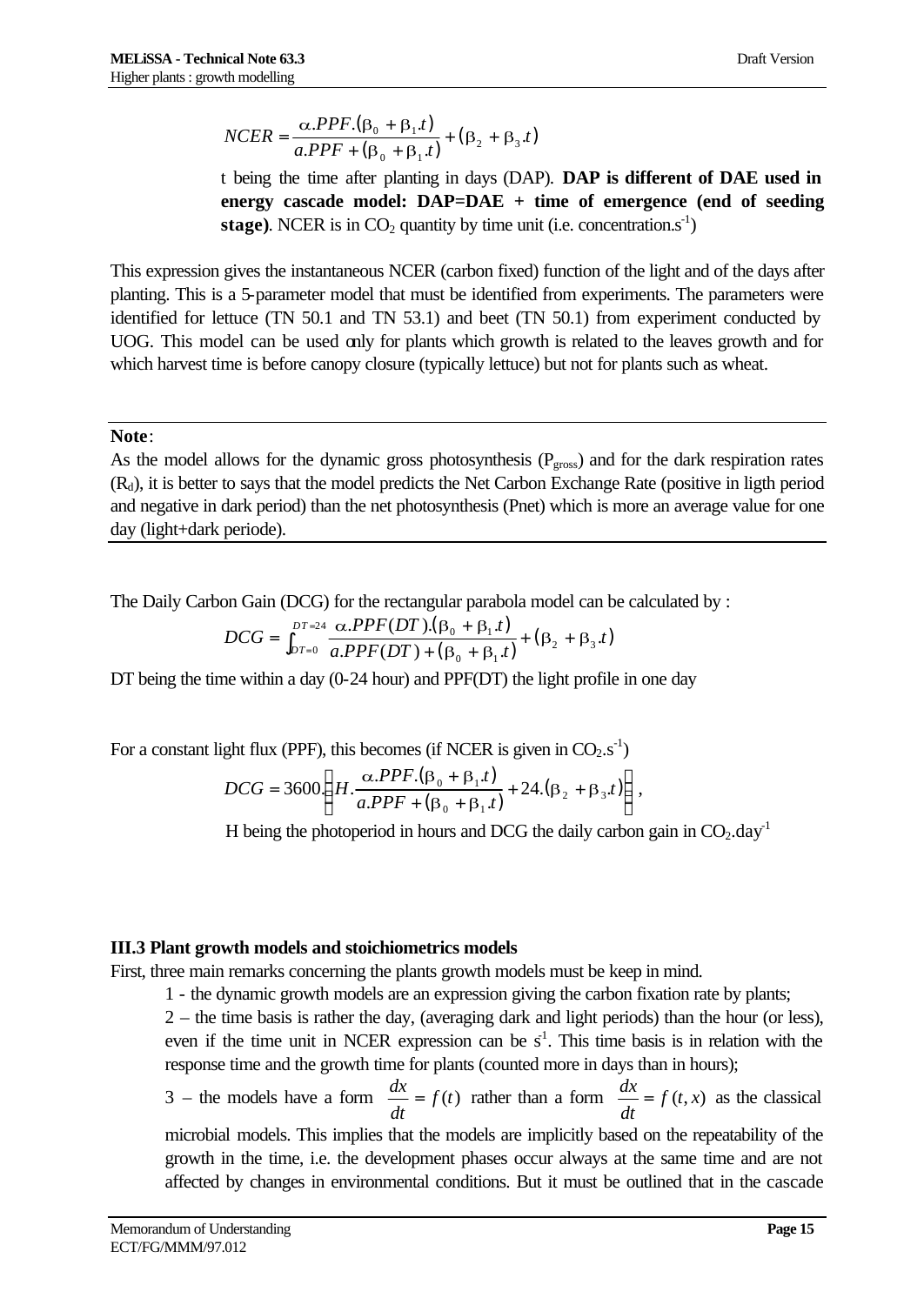energy model, the LAI (which can be related to the biomass) and an auxiliary function (from DSSAT models) is used, what can be a way to take into account the history of the biomass growth.

In the previous section, the models presented give a rate (daily carbon gain). As detailed in TN 39.1, only **one reaction rate is required for each stoichiometric equation** in order to have the rate for each compound involved in the reaction.

#### **Note:**

In TN 32.3, for each plant selected for the MELiSSA HPC, a unique theoretical stoichiometric equation was established. This equation is based on the plant composition (proteins, carbohydrate, lipids, fibre and inedible part) at the harvest time. Then it is important to keep in mind that using this equation for the complete life cycle of the plant and each stage of its development phases is obviously inaccurate: the composition of the plant, and then the yields change. With one single stoichiometric equation, the yields are constant during all the growth of the plant. In order to take into account the development phases, it is necessary to establish stoichiometries taking into account variations of the plant composition with the time, what is not realistic.

III.3.1 Yields from previous stoichiometric models

This section is only a summary of the previous work detailed in TN 32.3. Here are presented the theoretical yields (Table 3a and 3b) for the set of plants selected in a first approach for the MELiSSA project. These yields are given in comparison to the carbon fixed (from  $CO<sub>2</sub>$ ) and are calculated from the stoichiometric equations detailed in TN 32.3.

|               | Dry plant<br>(edible+ | CO <sub>2</sub> | H2O    | NH <sub>3</sub> | HNO <sub>3</sub> | O <sub>2</sub> | H <sub>2</sub> SO <sub>4</sub> |
|---------------|-----------------------|-----------------|--------|-----------------|------------------|----------------|--------------------------------|
|               | Inedible)             |                 |        |                 |                  |                |                                |
| Tomato        | $-0.5479$             |                 | 0.2885 | 0.0031          | 0.0155           | $-0,7735$      | 0.0143                         |
| Rice          | $-0.5653$             |                 | 0.3049 | 0.0034          | 0.0169           | $-0.7690$      | 0.0091                         |
| Lettuce       | $-0.5459$             |                 | 0.2998 | 0.0014          | 0.0490           | $-0,8209$      | 0,0081                         |
| Potato        | $-0.5842$             |                 | 0.3125 | 0.0042          | 0.0209           | $-0.7591$      | 0.0057                         |
| Soybean       | $-0.5055$             |                 | 0.2937 | 0.0127          | 0.0634           | $-0.8739$      | 0.0097                         |
| Spinach       | $-0,5296$             |                 | 0,2834 | 0.0121          | 0,0606           | $-0,8413$      | 0.0147                         |
| <b>Oinion</b> | $-0.5711$             |                 | 0.3079 | 0.0053          | 0.0264           | $-0.7780$      | 0,0096                         |
| Wheat         | $-0.5607$             |                 | 0,2994 | 0.0042          | 0,0208           | $-0.7740$      | 0.0104                         |

Table 3 a : Yields in  $g/g$  CO2 fixed calculated from stoichiometric equation established in TN 32.3. Negative value indicate products. The yields are calculated for the whole dry plant (edible+inedble)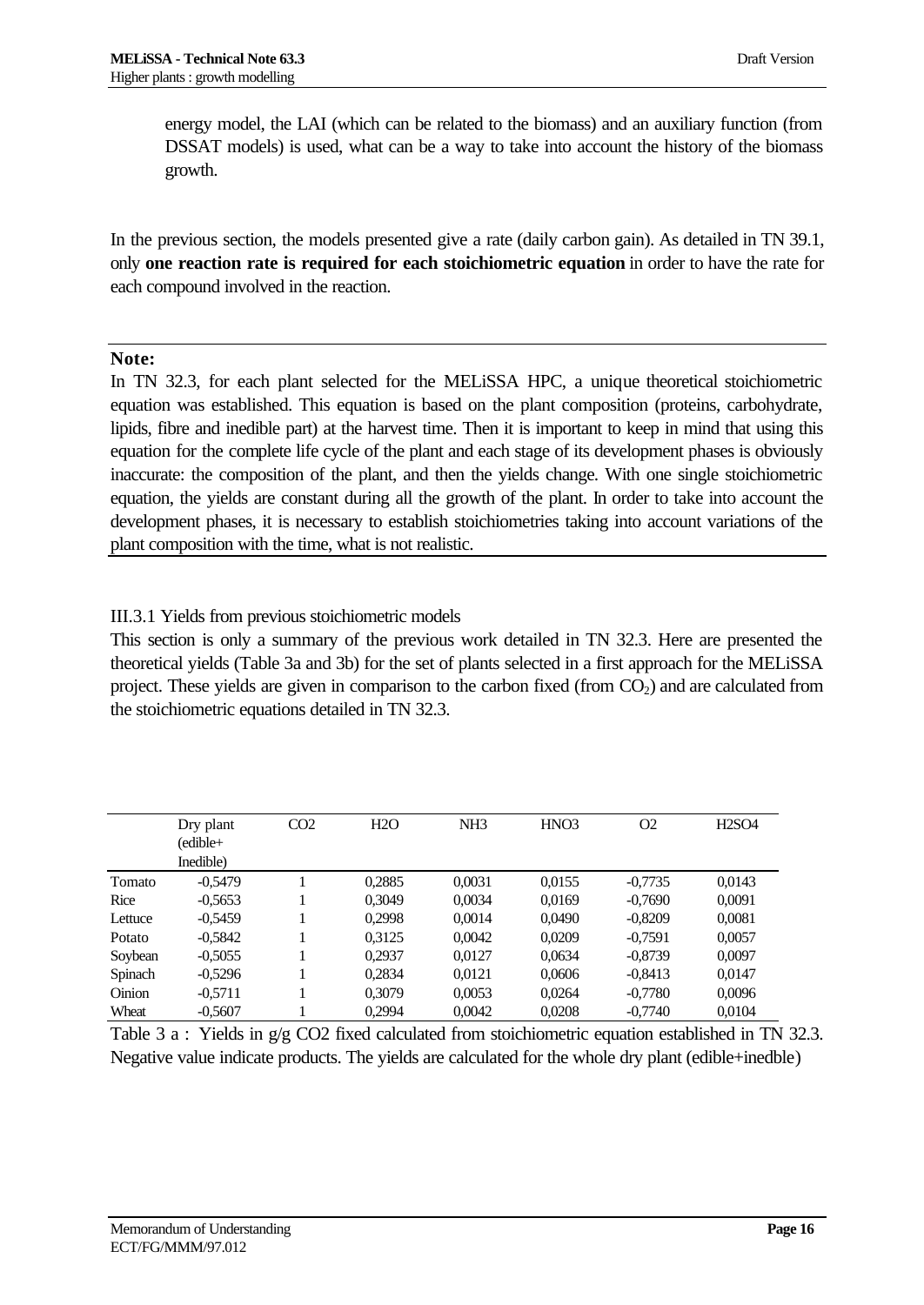|         | Dry plant | CO <sub>2</sub> | H2O    | NH <sub>3</sub> | HNO <sub>3</sub> | O <sub>2</sub> | <b>H2SO4</b> |
|---------|-----------|-----------------|--------|-----------------|------------------|----------------|--------------|
|         | (edible+  |                 |        |                 |                  |                |              |
|         | Inedible) |                 |        |                 |                  |                |              |
| Tomato  | $-2.0091$ | 3,6667          | 1,0577 | 0.0114          | 0.0570           | $-2.8360$      | 0.0525       |
| Rice    | $-2.0729$ | 3,6667          | 1.1181 | 0.0124          | 0.0620           | $-2.8196$      | 0.0334       |
| Lettuce | $-2,0016$ | 3,6667          | 1,0993 | 0.0053          | 0,1798           | $-3.0099$      | 0.0298       |
| Potato  | $-2.1419$ | 3,6667          | 1,1460 | 0.0153          | 0.0767           | $-2.7835$      | 0.0208       |
| Soybean | $-1.8536$ | 3.6667          | 1.0769 | 0.0465          | 0.2323           | $-3.2042$      | 0.0355       |
| Spinach | $-1,9417$ | 3,6667          | 1,0391 | 0.0444          | 0,2222           | $-3.0846$      | 0,0539       |
| Oinion  | $-2.0941$ | 3,6667          | 1,1288 | 0.0193          | 0.0967           | $-2.8526$      | 0,0351       |
| Wheat   | $-2,0558$ | 3,6667          | 1,0977 | 0,0153          | 0,0763           | $-2,8381$      | 0,0380       |

Table 3b : Yields in  $g/g$  C fixed calculated from stoichiometric equation established in TN 32.3. Negative value indicate products. The yields are calculated for the whole dry plant (edible+inedible)

It can be noticed that the yields are very homogenous for all the plants. The dry plant / C fixed for example varies only between 1.85 and 2.14. The theoretical yields reported in table 3b can be compared to the experimental yields identified by Dixon M. (2002) for beet. It can be noticed that the molar ratio  $NH_4^+/NO_3$ , which was fixed to a close in stoichiometries to 0.2 is close to experimental ratio calculated at 0.25.

The composition of the plants used to build the stoichiometric equation did not included phosphate and ash, and moreover the inedible fraction composition was only estimated (TN 32.3). That probably explains the difference (12% to 20% higher) between the theoretical and the experimental C in biomass ratios (Table 4).

|         | Theoretical (stoichiometric<br>equations) | Experimental |
|---------|-------------------------------------------|--------------|
| Tomato  | 0,50                                      |              |
| Rice    | 0,48                                      |              |
| Lettuce | 0,50                                      | 0.4          |
| Potato  | 0,47                                      | 0,41         |
| Soybean | 0,54                                      | 0.46         |
| Spinach | 0,52                                      |              |
| Oinion  | 0,48                                      |              |
| Wheat   | 0,49                                      | 0.42         |

Table 4: C ratio in plants : comparison between values of the stoichiometric equations and values reported by Wheeler et al. (1996)

#### III.3.2 Growth model for plants

The principle of the dynamic model for the plant growth was presented in TN 39.1, and is similar to the principles used for the growth of micro-organisms. As previously presented, the models are an expression of the carbon (or  $CO<sub>2</sub>$ ) fixation rate.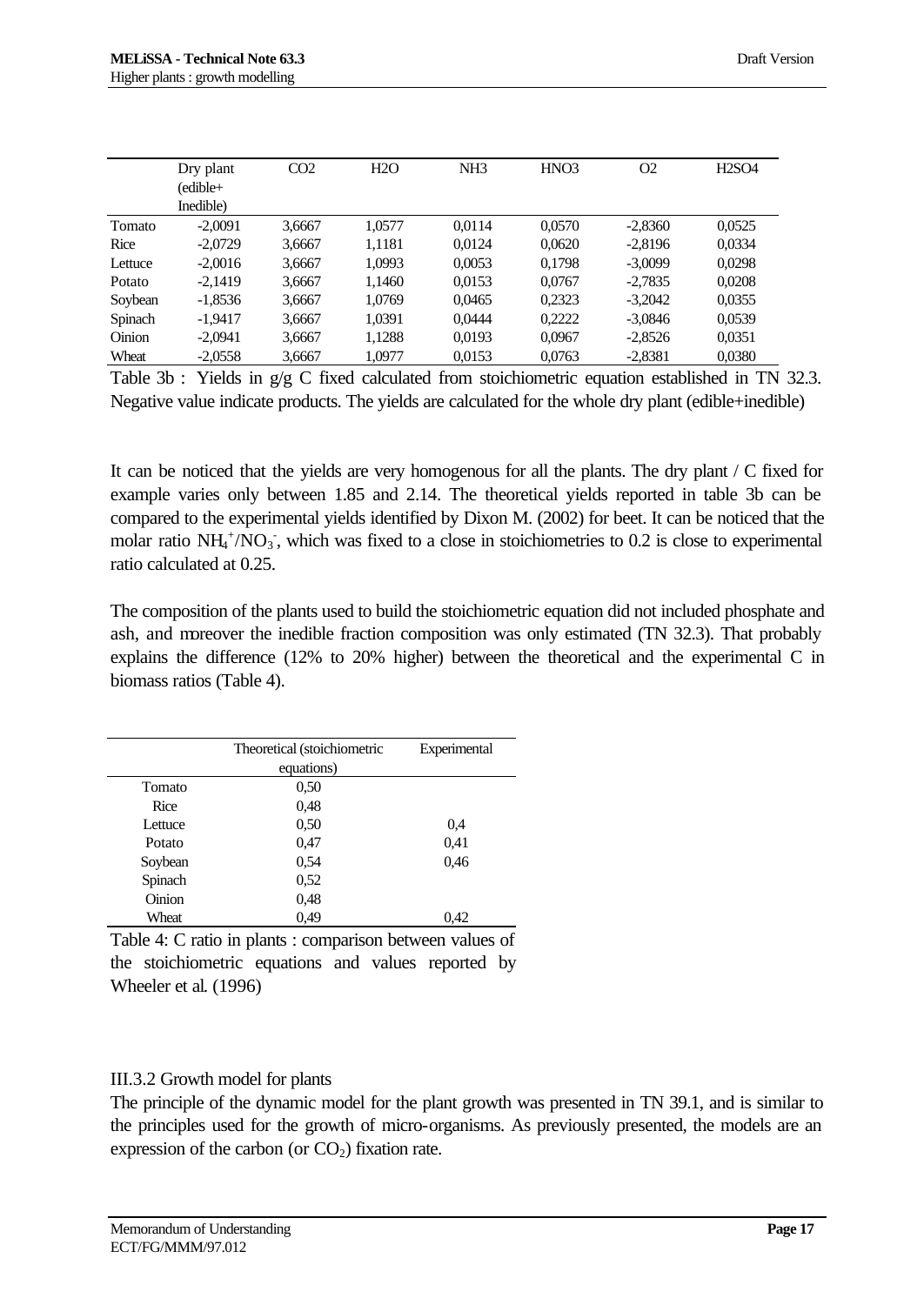#### **Energy cascade model**

The basis is the daily carbon gain (DCG), what represents an average of the plant growth in one day. This means that the time step for the model is the day and **its use for non-averaged day periods is inaccurate**.

The expression of DCG is given in section III.1, and ideally, **DCG must be expressed in g CO<sup>2</sup> fixed / day.m<sup>2</sup> of plant.** The daily rate of any compound Ci (i.e. Nutrient, biomass, O<sub>2</sub>, CO<sub>2</sub>) involved in the stoichiometric equation characteristic of each plant, is then :

> $RCi = -DCGY_{Ci/CO2}$   $Y_{Ci/CO2}$  $Y_{C_1/C_2}$  being the yield g Ci/ gCO<sub>2</sub> of table 3a.

# **Rectangular parabola model of UOG**

The NECR expression of the parabola model gives the instantaneous rate of carbon fixed. It is positive in light period and negative in dark-respiration periods. **It can be only used for predicting the instantaneous rate of CO2 production/consumption**. The stoichiometric equations established couldn't be directly coupled with the NCER, as for dark periods this leads to "consume" biomass and oxygen, and to produce minerals and  $CO<sub>2</sub>$ .

In order to have for any time the rate for minerals and biomass, it is at least necessary to have two different stoichiometric equations (theoretical or experimental) for light and dark periods

Then with or current knowledge, which is limited to only one global mass balance equation for the each plant (edible part), it is more realistic to calculate day averaged rates for minerals,  $\ddot{O}_2$  and biomass (RCi), as for the energy cascade model. This requires calculating a daily carbon gain:

$$
DCG = \int_{DT=0}^{DT=24} NCER(DT) \qquad (\text{in g CO}_2/\text{day})
$$

and then,

 $RCi = -DCGY_{Ci/CO2}$   $Y_{Ci/CO2}$  $Y_{C_1/C_2}$  being the yield g Ci/ gCO<sub>2</sub> of table 3a.

# **III.4 Observations / reflections**

#### III.4.1 Plant growth models expression

In microbial growth models, the growth is proportional to the microbial biomass i.e. the model takes the form:

$$
\frac{d\text{Biomass}}{dt} = f(\text{Biomass}, Time, environmental conditions, [nutrients],...)
$$

In the plant models, the amount of biomass formed or existing did not appears, even if in the energy cascade models there is a calculation of LAI for the estimation of the fraction of the photosynthetic photon flux (PPF) absorbed by the canopy (A). For the biomass plants growth models have the form: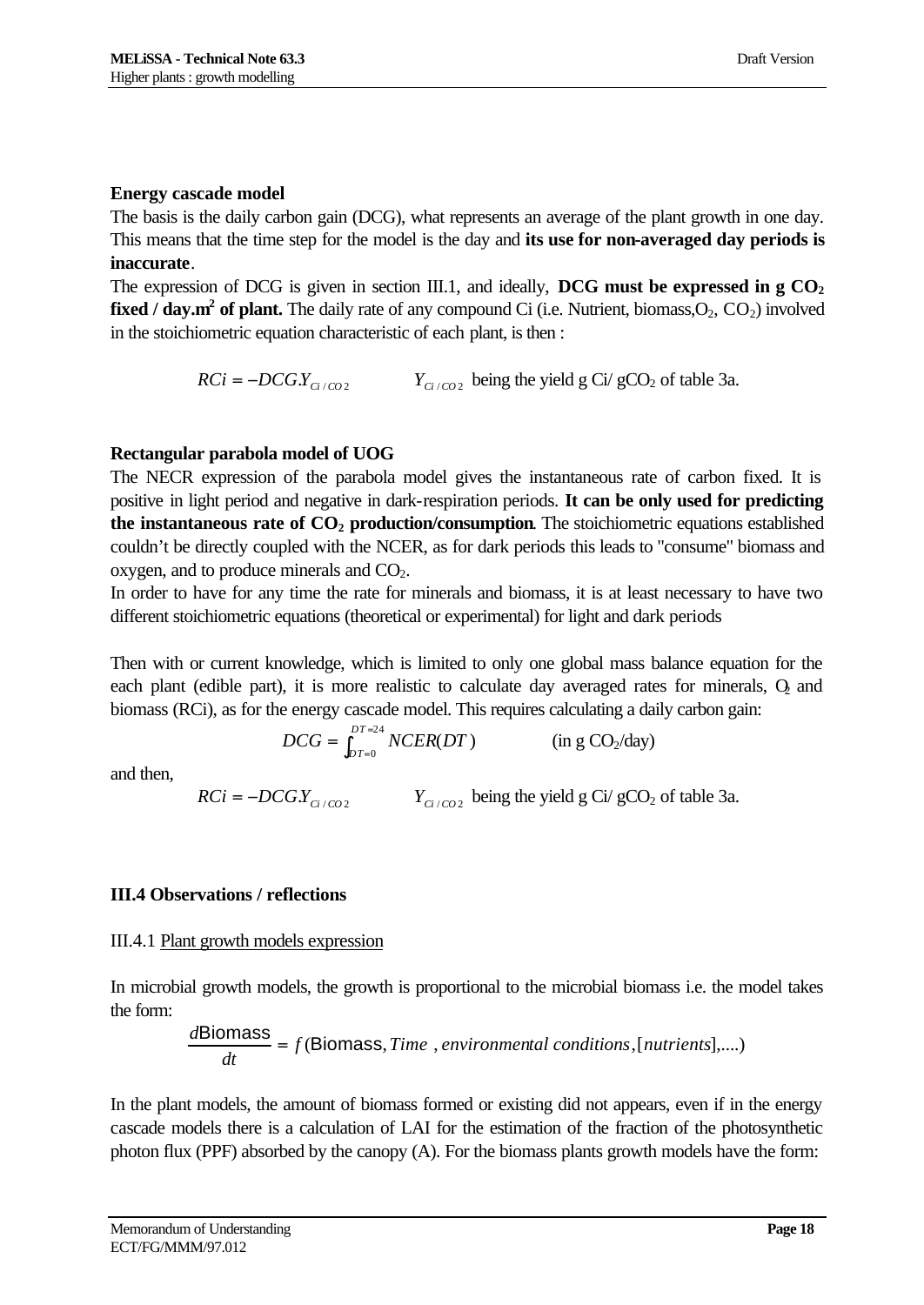$$
\frac{d\text{Biomass}}{dt} = a.DCG
$$

and

*DCG* = *f* (*Time* − *Days After Planting*, *environmental conditions*,[*nutrients*],..)

This difference is important to notice as this implicitly supposes that the plant biomass is not a growth factor and that the growth models are only dependants to:

- Environmental parameters
- Time constants of the growth (i.e. the development stage of the plants occurs always at the same fixed time)

It can be asked if a model involving the biomass formed as a parameter (i.e.  $=\int \frac{dI_{\text{D}}}{dt} = a \int DCG$ *dt Biomass* =  $\int \frac{d\text{Biomass}}{d\text{Biomass}} = a \int DCG$  ) would give a higher flexibility in the model, enabling to by-pass the constraints of time constants (i.e. ta, tq, time of seeding stage…).

#### III.4.2 Models and environmental effects (temperature, light,  $PCO_2$ ...)

As environmental parameters are keys parameters, they are taken into account in the models. In energy cascade models light, temperature and  $CO<sub>2</sub>$  concentration are taken into account by using polynomial experimental correlation (report to III.1.3). It can be noticed that the environmental parameters affect only the canopy quantum yield (CQY).

In the rectangular parabola model of UOG light is directly involved in the structure of the model. In this model, the parameter that is the closest to CQY is  $\alpha$ . This constant parameter in the model of UOG can then be a function of light and  $CO<sub>2</sub>$ , but it must be checked.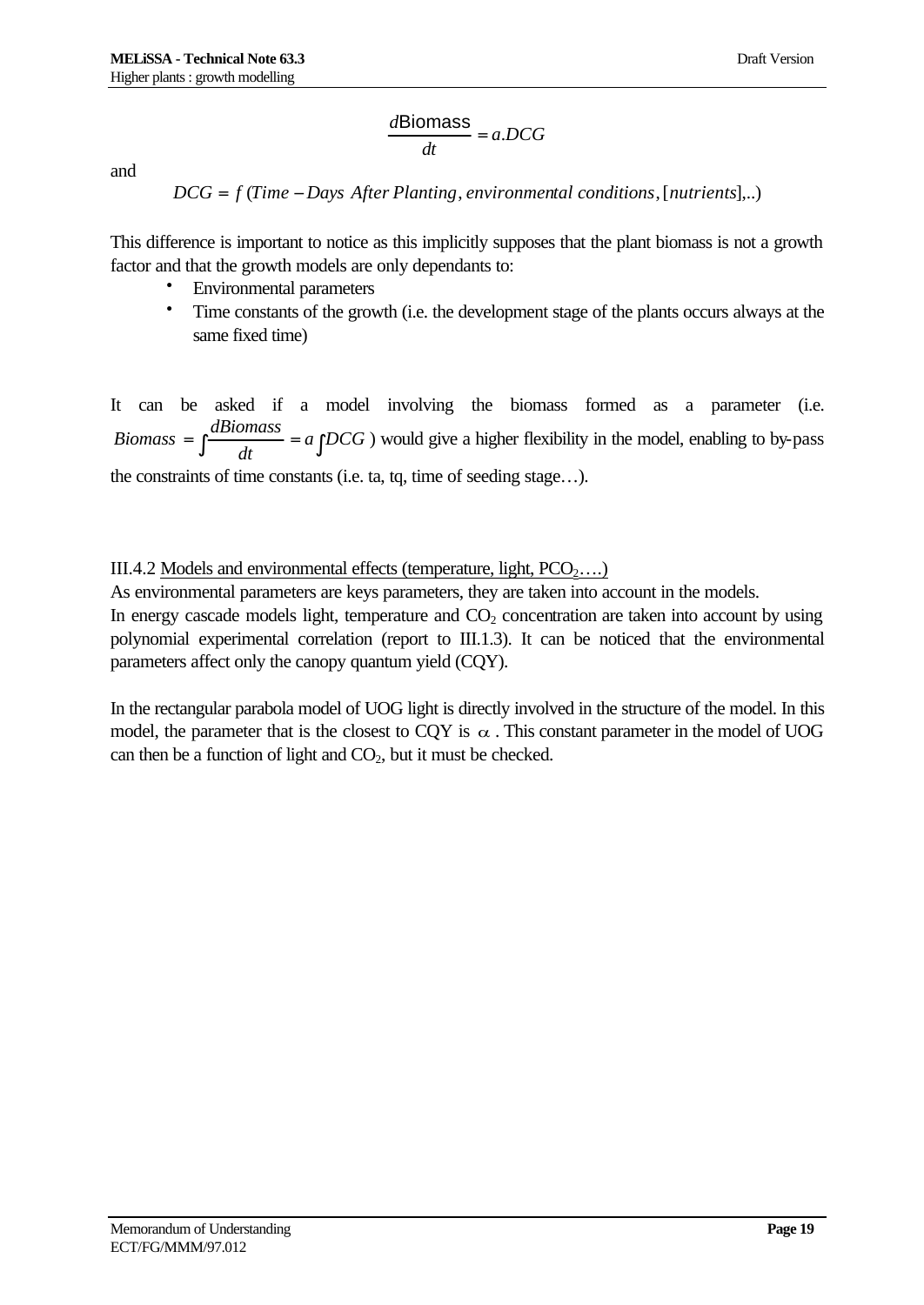## **IV Conclusion**

In this document were analysed two kind models for the growth of higher plants. These models are used for the modelling of plant growth for LSS development purpose. These two models are the modified energy cascade model, developed by Cavazonni et al. (1999) for NASA ALS studies, and a rectangular parabola model, developed by Waters et al. (TN 50.1).

Several remarks concerning the two models can be made :

- The Modified Energy Cascade (MEC) models are developed since several years and were implemented in a MatLab-Simulink ™ version for the study of the candidate crop in ALS by Jones et al. (2002). For this reason, these models are in principle more advanced than the rectangular parabola model and are calibrated for the 9 candidate crops of NASA ALS.
- The parameters of MEC models seem have been identified from experiments where all parameters were fixed (especially light). The rectanguler parabola model present the interest to have been developed using a variable natural (solar) light source which varies during the day. Then it could be better for predicting the growth variation with light fluctuation. This point should be clarified and a comparison for the growth of lettuce with the two kind of model could be of high interest.
- The rectangular parabola model is designed for plant with an important leaf area. If it cannot be used for others crop this will be a major drawback compared to the MEC model.

Some general conclusions can also be made concerning the plant growth models:

- It appears that even if models (especially the rectangular parabola model) can be integrated in a time unit lesser than one day, the models are averaged on at least one day (24 hours). This is only on this averaged value that steady state for nutrients uptake and carbon fixation are measured. This may have some influence on the dynamic control of the compartment
- The yields obtained from the theoretical stoichiometries must be compared to experimental steady state yields, as those determined by Waters et al (2002) for beet. The fact that for beet these yields are constant are encouraging.

As a conclusion, there is already some reliable models for plant growth, which have been implemented for the study of candidate crop for ALS, by Jones et al. (2002). Some question remains concerning their predictive behaviour, especially for variable daily conditions. Some points remains also to fix concerning the operation of the higher plant compartment as the complexity and the reliability (reproducibility) of the models which are required can be affected.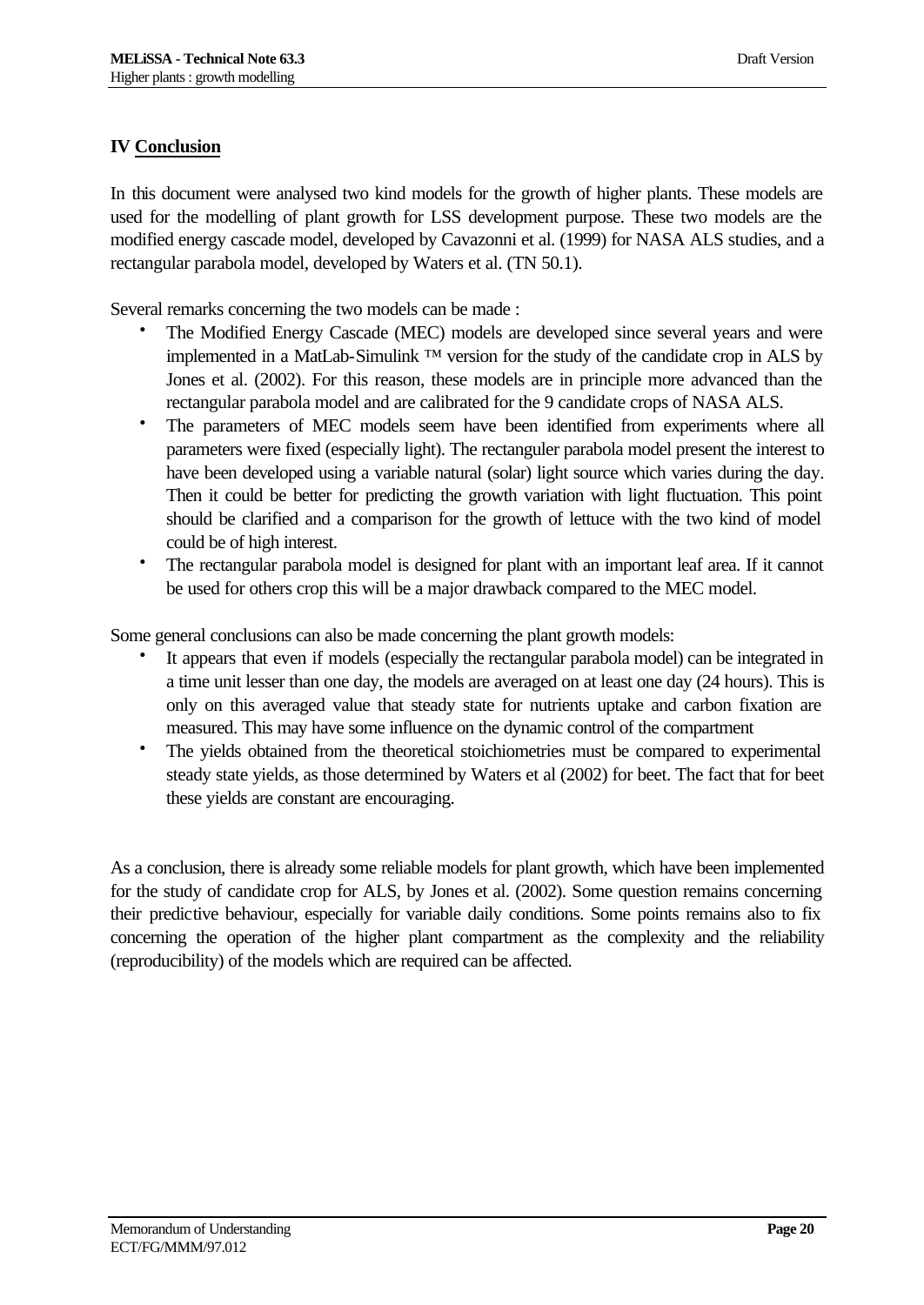# **References**

Alocilja, E., and J.T. Ritchie (1991) A model for the phenology of rice, in T. Hodges (ed) Predicting Crop Phenology, CRC Press Inc., Boca Raton, Florida.

Boote, K.J., Jones, J.W., Hoogenboom, G. and N.B. Pickering (1998) The CROPGRO model for grain legumes, in Tsuji, G., Hoogenboom, G. and P. Thorton (eds) Understanding Options for Agricultural Production, Kluwer Academic Publishers, the Netherlands.

Cavazonni J.(1999) Crop modeling task, ALS power reduction NRA. Orbital science corporation NASA/AMES Research Center. P.O. Number T-2908 – Final report.

Dixon M. (2002) Integration of a Higher Plant Chamber with the MELiSSA loop. Annual report 2001/2002. CSA Contract 9F007-01039/001/ST

Hodges, T and J.T. Ritchie (1991) The CERES-Wheat phenology model, in T. Hodges (ed) Predicting Crop Phenology, CRC Press Inc., Boca Raton, Florida.

Hoogenboom, G., Jones, J.W. and K.J. Boote (1992) Modeling growth, development, and yield of grain legumes using SOYGRO, PNUTGRO, and BEANGRO: A review, *Transactions of the ASAE,* 35:2043-2054.

Jones H., Cavazonni J. Keas P. Crop Models for varying environnemental conditions. ICES 2002- 01-2520.

Kwauk X. (1998) New wheat model v2.0. Crop modeling task, ALS power reduction NRA. Orbital science corporation NASA/AMES Research Center. P.O. Number T-2908 (?) Draft report.

Penning de Vries, F.W.T., Jansen, D.M., ten Berge, H.F.M., and A. Bakema (1989) Simulation of ecophysiological processes of growth in several annual crops. Centre for Agricultultural Publishing and Documentation (PUDOC), Wageningen, the Netherlands.

Piper, E.L., Boote, K., Jones, J.W. and S.S. Grimm (1996) Comparison of two phenology models for predicting flowering and maturity date of soybean. *Crop Science*, 36:1606-1614.

Ritchie, J.T. (1991) Wheat phasic development, in Hanks, J. and J.T. Ritchie (eds) Modeling Plant and Soil Systems, ASA, CSSA, SSSA, Madison, Wisconsin.

Ritchie, J.T., Singh U., Godwin, D. and W. Bowen (1998) Cereal growth, development and yield, in Tsuji, G., Hoogenboom, G. and P. Thorton (eds) Understanding Options for Agricultural Production, Kluwer Academic Publishers, the Netherlands.

Tsuji, G.Y., Uehara and G., S. Balas (eds) (1994) DSSAT v3, University of Hawaii, Honolulu, Hawaii.

Tubiello, F.N. (1995) Simulation of the effects of carbon dioxide, climate change, and controlled environments on wheat growth and development. Ph.D. diss. New York University, New York (Diss. abstr. 9603195).